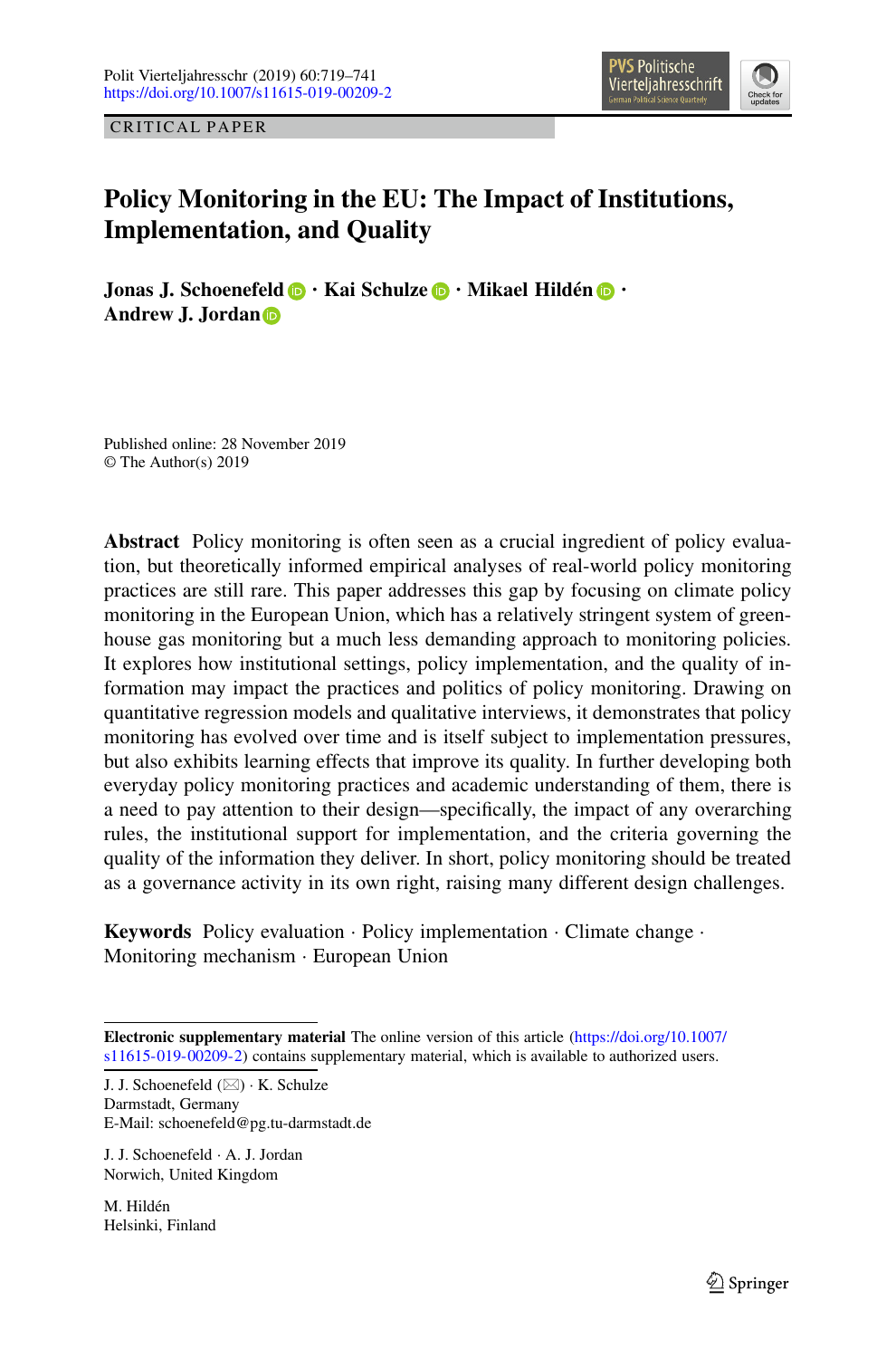# **Policy-Monitoring in der EU: Der Einfluss von Institutionen, Implementation und Qualität**

**Zusammenfassung** Obwohl Policy-Monitoring oft als ein wichtiger Beitrag zur Policy-Evaluation verstanden wird, sind theoretisch fundierte empirische Analysen bestehender Policy-Monitoringpraktiken noch immer eine Seltenheit. Dieser Beitrag widmet sich dieser Forschungslücke und betrachtet dazu das weniger anspruchsvolle und noch relativ junge Monitoring von Klimapolitiken in der Europäischen Union, welches neben einem viel stringenteren System für die Überwachung der nationalen Treibhausgasemissionen existiert. Die vorliegende Analyse beleuchtet insbesondere, welchen Einfluss Institutionen, Implementation und Informationsqualität auf die Praxis und die Politik des Policy-Monitorings haben. Quantitative Regressionsanalysen und qualitative Interviews zeigen, dass sich das Monitoring von Klimapolitik im Laufe der Zeit institutionell verändert hat, selbst unter Implementationsdruck steht, aber auch, dass Lerneffekte die Qualität des Policy-Monitorings verbessern. Zur Weiterentwicklung von Policy-Monitoringpraktiken und ihrer wissenschaftlichen Erforschung sollte daher ein besonderes Augenmerk auf das Design von Policy-Monitoringsystemen gelegt werden. Dazu gehören umfassende Regeln, institutionelle Unterstützung der Implementation und Kriterien der Informationsqualität. Kurz gesagt, sollte Monitoring als eine eigenständige Governance-Aktivität verstanden werden, die viele Herausforderungen an das Policy-Design stellt.

**Schlüsselwörter** Policy-Evaluation · Policy-Implementation · Klimawandel · Monitoring Mechanism · Europäische Union

# **1 Introduction**

Many sources in the academic literature recognise "monitoring" as a crucial ingredient of governance and, notably, policy evaluation (e.g., Aldy [2014;](#page-20-0) Dunn [2018;](#page-20-1) Jensen [2007;](#page-20-2) Vedung [1997\)](#page-21-0). This paper starts from the premise that the political dynamics, institutional questions, and, at times, technical issues that have often been identified in other policy making stages such as agenda setting and policy formulation, are also likely to unfold in relation to policy monitoring practices. It is thus somewhat surprising that so few researchers have explored existing practices of policy monitoring in detail (Tosun [2012\)](#page-21-1). Analysing them may have been neglected because policy monitoring is typically portrayed as a rather mundane technical activity. Hence, difficulties that are encountered in policy monitoring may not be fully understood. Building on Carol Weiss's famous argument, we assume that policy monitoring is unlikely to be "[a] neutral, antiseptic, laboratory-type entit[y]" (Weiss [1993,](#page-22-0) p. 94–95). This paper breaks new ground by exploring the extent to which policy monitoring can be subjected to the same types of political analysis that are routinely applied to other areas of politics and policy making.

Policy monitoring can be an important ingredient of policy evaluation, which has been defined as a broader set of approaches to "determining the merit or worth or value of [public policy]; or the product of that process" (Scriven [1981,](#page-21-2) p. 53). Ac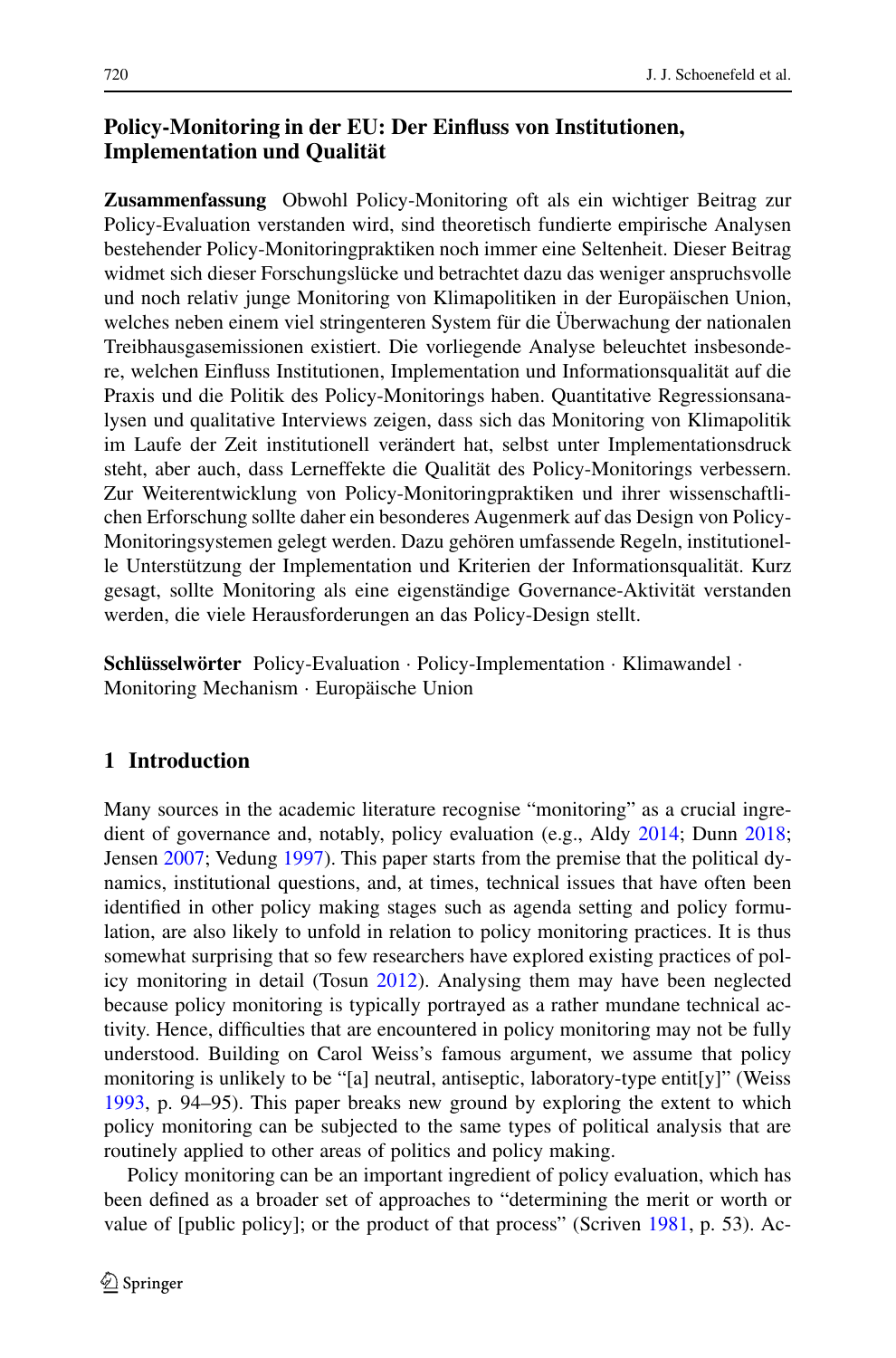cording to the Organisation for Economic Co-operation and Development (OECD), policy monitoring may be understood as "a continuous process of collecting and analyzing data to compare how well a project, program, or policy is being implemented against expected results" (OECD-DAC [2002,](#page-21-3) p. 30). While Vedung [\(1997,](#page-21-0) chap. 9) argues that policy monitoring mainly focuses on the implementation process, leading from an intervention theory to data collection and assessment, we follow Rossi et al. [\(2018,](#page-21-4) chaps. 4 and 5), who distinguish between process and outcome monitoring. In line with the focus of this special issue (Stephenson et al. [2019\)](#page-21-5), we concentrate on the European Union's (EU) deeply institutionalised efforts to monitor climate policies in its member states. In this area of policy, process monitoring may, for example, centre on whether subsidies for renewable energies have been paid out and how, whereas outcome monitoring would refer to assessing whether efforts to expand renewable energy have actually reduced greenhouse gas emissions. This paper concentrates on outcome monitoring, which is normally conducted with the help of indicators in order to understand the effect of public policies.

In the area of climate change policy, scholars have highlighted the need for policy monitoring in order to ensure effectiveness and transparency (e.g., Aldy [2018\)](#page-20-3), but emerging studies have also unpacked some of the challenges that emerge in policy monitoring practice—many of them, such as variations in data quality or power struggles between policy monitoring actors, often being linked to politics and institutions (Niederberger and Kimble [2011;](#page-21-6) Schoenefeld and Jordan [2017;](#page-21-7) Schoenefeld et al. [2018\)](#page-21-8). More conceptual analyses have explored the extent to which policy monitoring includes (or should include) processes of data collection and/or data analysis (see Schoenefeld and Rayner [2019\)](#page-21-9). Today, policy monitoring is often conducted within—but increasingly also beyond—nation states in order to achieve international/supranational goals, such as enforcing international agreements (see Schoenefeld and Jordan [2017\)](#page-21-7) or ensuring the implementation of EU policies (Tosun [2012;](#page-21-1) Verdun and Zeitlin [2018\)](#page-21-10).

It has been suggested that policy monitoring should be based on unambiguous procedures and variables that allow policy comparisons across countries and tracking over time (Öko-Institut et al. [2012\)](#page-21-11). The EU has developed its legal base of climate monitoring through political negotiations and by providing guidance to member states in order to systematise common practices. It first created a monitoring mechanism for national-level greenhouse gas emissions with a view to reporting them to the institution of the United Nations Framework Convention on Climate Change (UNFCCC) in 1992 (Bodansky [1993;](#page-20-4) Hildén et al. [2014;](#page-20-5) Hyvarinen [1999\)](#page-20-6). The monitoring has since been extended to include requirements on monitoring climate public policies in specific policy areas (Schoenefeld et al. [2018\)](#page-21-8).

We focus on the monitoring of what the United Nations (UN) and EU refer to as the "policies and measures" that member states have or expect to put in place in order to achieve emission reductions ("policy monitoring")[.1](#page-2-0) Due to its central role

<span id="page-2-0"></span><sup>1</sup> Article 3 (14) of Regulation (EU) No. 525/2013 simply states that "'policies and measures' means all instruments which aim to implement commitments under Article 4 (2) (a) and (b) of the UNFCCC, which may include those that do not have the limitation and reduction of greenhouse gas emissions as a primary objective."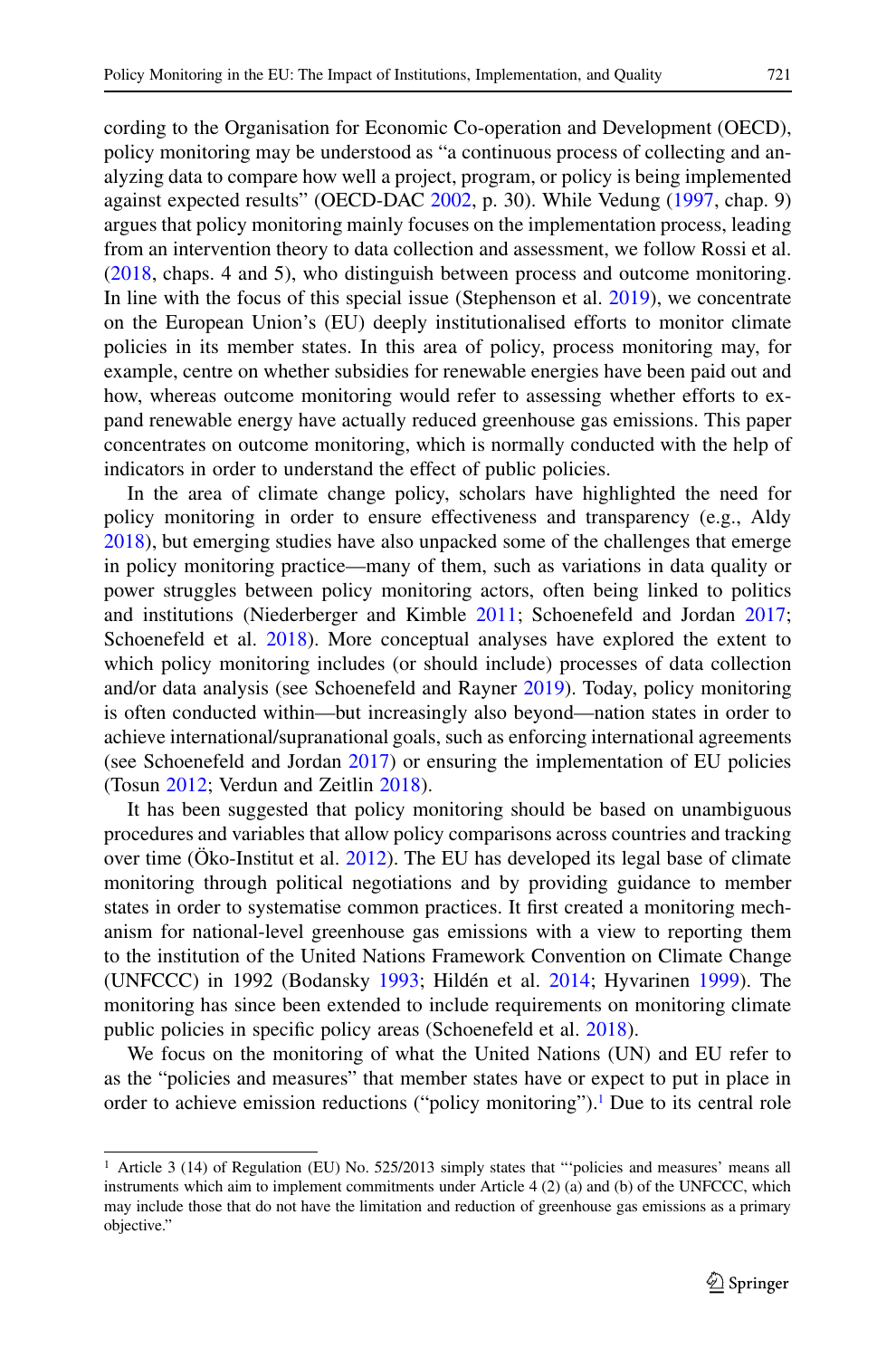in EU climate governance, the monitoring mechanism (EU Regulation 525/2013)<sup>2</sup> is a suitable case to start exploring the dynamics of policy monitoring in more detail. As Schoenefeld and Rayner [\(2019\)](#page-21-9) explain, compared to the long-standing practice of monitoring greenhouse gases at the national level, monitoring public policies generated new challenges, starting with the difficulty of assigning emissions reductions to individual policies in complex and widely interconnected governance systems. The harmonisation of policy monitoring practice and ensuring sufficient levels of quality were also demanding, highlighting the importance of institutional complexity and multilevel dynamics.

In this paper, we examine to what extent an analysis of institutional settings, policy implementation and quality of policy monitoring can help us understand member state policy monitoring practice in the context of mandatory reporting to the EU institutions. Our approach is novel in the way it combines several separate bodies of literature. We explore the impact of the institutional settings, policy implementation and quality in order to better understand the underlying patterns and drivers of policy monitoring. To do so, we triangulate different methods, including document and exploratory quantitative analysis, as well as qualitative key informant interviews with four staff members of the European Environment Agency (EEA), which manages the monitoring mechanism. The final section synthesises our findings, provides insights for practitioners, and concludes with an assessment of future research needs.

#### **2 The Monitoring Mechanism and its Outputs**

Modern-day greenhouse gas and climate policy monitoring centres on a UN framework based on internationally agreed monitoring standards developed by the Intergovernmental Panel on Climate Change (IPCC; see Eggleston et al. [2006\)](#page-20-7). Historically, a focus on monitoring and its use to evaluate policies was not the preferred policy outcome for many EU countries as they prepared for the foundational 1992 Rio de Janeiro Earth Summit, which established the UNFCCC. On the contrary, it was only because EU countries could not agree on substantive climate policies that they opted to focus on monitoring instead (Haigh [1996\)](#page-20-8). Monitoring was perceived to be more technical and thus politically more tractable to progress in a difficult diplomatic environment (see Bodansky [1993,](#page-20-4) p. 451). What has since emerged in the EU is a relatively stringent system of greenhouse gas monitoring along with a much less demanding and still emerging approach to monitoring of public policies, which countries started putting in place in order to reduce emissions—together known as the monitoring mechanism (Hyvarinen [1999\)](#page-20-6). The EU has revised its monitoring mechanism several times—by and large in order to comply with international agreements. In 2013 (see EU Regulation No. 525/2013) more detailed reporting requirements were introduced, especially on policies and measures (Schoenefeld et al. [2018\)](#page-21-8). The EEA compiles the policy monitoring data from the member states, checks their quality, and then submits them to the European Commission, the EU's main ex-

<span id="page-3-0"></span><sup>2</sup> The Monitoring Mechanism Regulation (MMR) EU 525/2013 will be replaced by the Energy Union Governance Regulation (EU 2018/1999) from 2021, but all elements of the MMR have been carried over.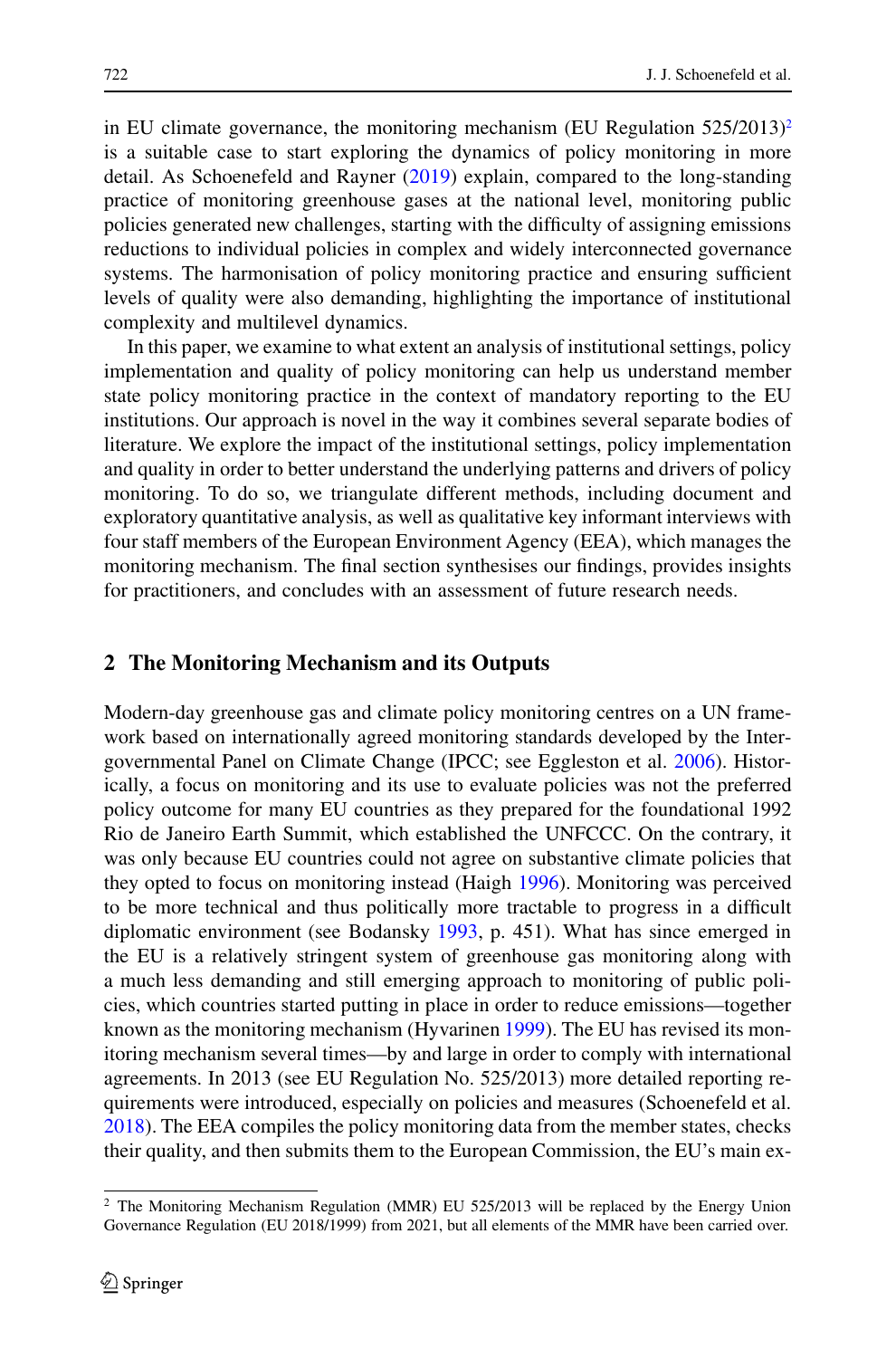

<span id="page-4-0"></span>**Fig. 1** Schematic of climate policy reporting in the European Union and the United Nations Framework Convention on Climate Change. European Union and United Nations monitoring and reporting occur in parallel and interact. The *stars* in the corners of the boxes indicate the EU process

ecutive body. The Commission uses the data in EU-wide reporting to the UNFCCC in accordance with international reporting guidelines. The member states also report the details of their individual policies and measures directly to the UNFCCC. Fig. [1](#page-4-0) outlines the institutional actors involved in the climate policy monitoring, as well as the relationships between them.

The monitoring mechanism has centred on reporting ex ante (i.e., forward-looking) predictions of policy impact, whereas ex post (i.e., retrospective) reporting is optional since the mandatory national greenhouse gas inventories provide information on overall climate policy success. This means that the EEA Policies and Measures Database<sup>3</sup> contains much more information on ex ante projections than on ex post policy-specific data (Schoenefeld et al. [2018\)](#page-21-8). In addition, the policy-based data emerging from the mechanism since the late 2000s contain considerable inconsistencies. For example, the number of policies and measures reported has fluctuated widely, and the plausibility of some past or projected greenhouse gas reductions has been questioned (AEA et al. [2009;](#page-20-9) ETC and ACC [2012;](#page-20-10) European Environment Agency [2016;](#page-20-11) Farmer [2012;](#page-20-12) Hildén et al. [2014;](#page-20-5) Öko-Institut et al. [2012;](#page-21-11) Schoenefeld et al. [2018\)](#page-21-8). These issues still remain, even though a quality assurance and control regimen was created in the mid-2000s to improve the quality of submissions (Schoenefeld et al. [2018\)](#page-21-8).

Our analysis uses official policy monitoring data submitted by the EU member states across all climate policies and measures, and thus all relevant policy sectors (such as energy and transport) as well as instrument types (such as regulatory and information-based)[.4](#page-4-2) We consider only policies outside the EU Emissions Trading

<span id="page-4-2"></span><span id="page-4-1"></span><sup>3</sup> [http://pam.apps.eea.europa.eu.](http://pam.apps.eea.europa.eu)

<sup>4</sup> Because the monitoring mechanism data includes more fine-grained data (such as qualitative, countrybased reports) that could not be considered here for space reasons, the discussion section contains a range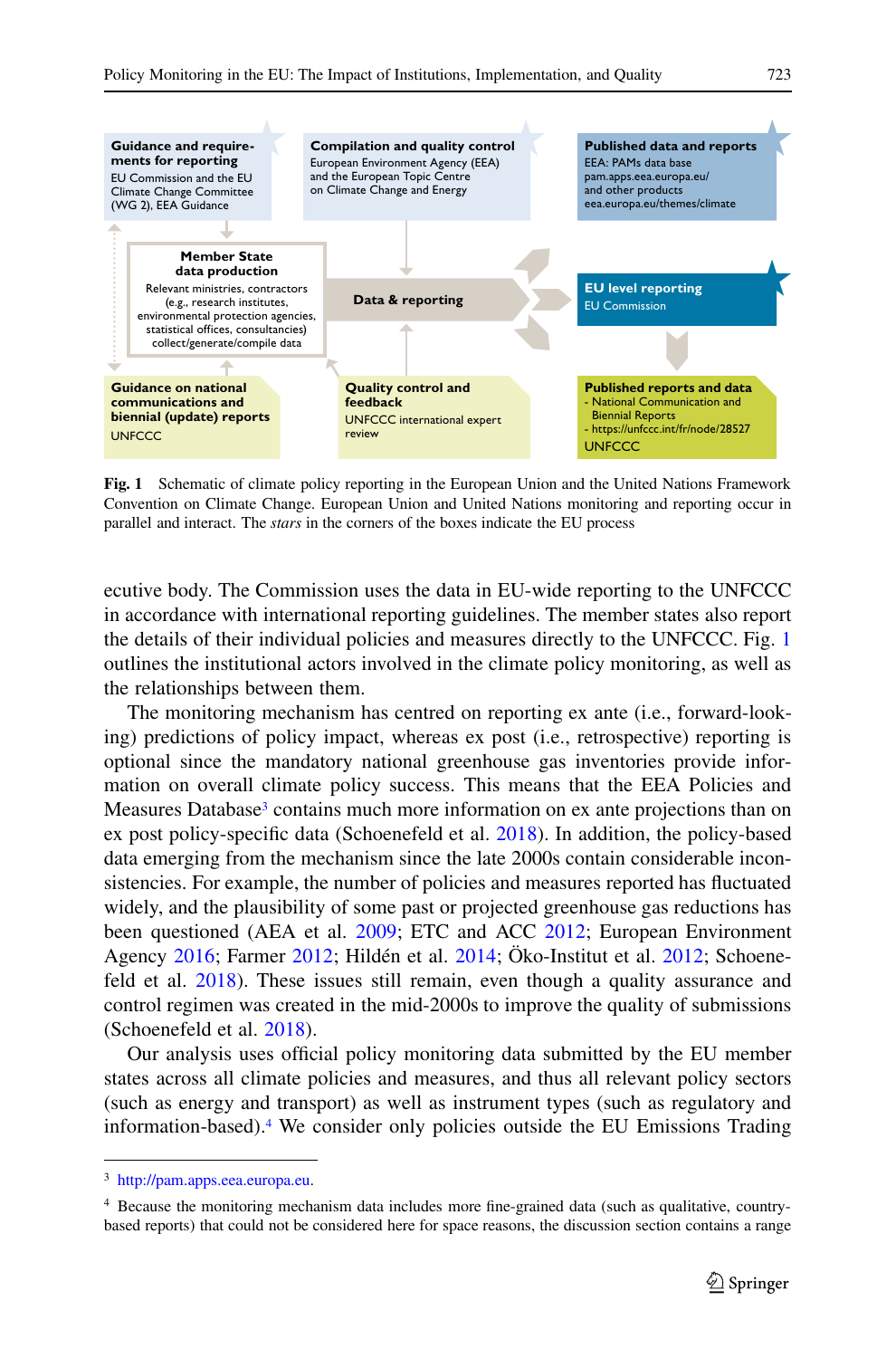

<span id="page-5-0"></span>**Fig. 2** Number of climate policies and measures reported in the monitoring mechanism (European Union Emissions Trading System excluded)

System (ETS) because the ETS is an EU-wide, quantity-based policy instrument, which effectively prescribes the reductions at the EU level. Fig. [2](#page-5-0) shows that the grand total of climate policies (outside the ETS) reported each year is now around 1500 across all member states. The shading of the bars indicates the proportion of climate policies for which the member states provided quantitative projected emissions reductions relative to a counterfactual. Thus, the projection can be a positive number (i.e., emissions decreases), zero, or a negative number (i.e., emissions increases). The proportion of quantitative reporting increased steadily to about half in 2013 but dropped significantly in 2015 and has since continued at a lower (but again growing) rate.

Fig. [3,](#page-6-0) in turn, presents the same information for the individual member states. Notably, there is significant variance within and across member states, suggesting some implementation issues. Some of this variation may originate from the unclear definition of what a climate policy actually is (see Footnote 1 above). For instance, Finland has quantified an increasing share of their climate policies, while the Netherlands has recently reported additional policies without estimates of their emission reductions. Others, such as Poland, have not reported any quantified data except for

of suggestions for further research. Going forward, we therefore use the total number of policies as well as the number of policies with ex ante projections of emissions reductions for 2020 that the monitoring mechanism generated in 2009, 2011, 2013, 2015, and 2017. Member states are legally obliged to report on climate change policies every other year. Earlier quantitative data are not available.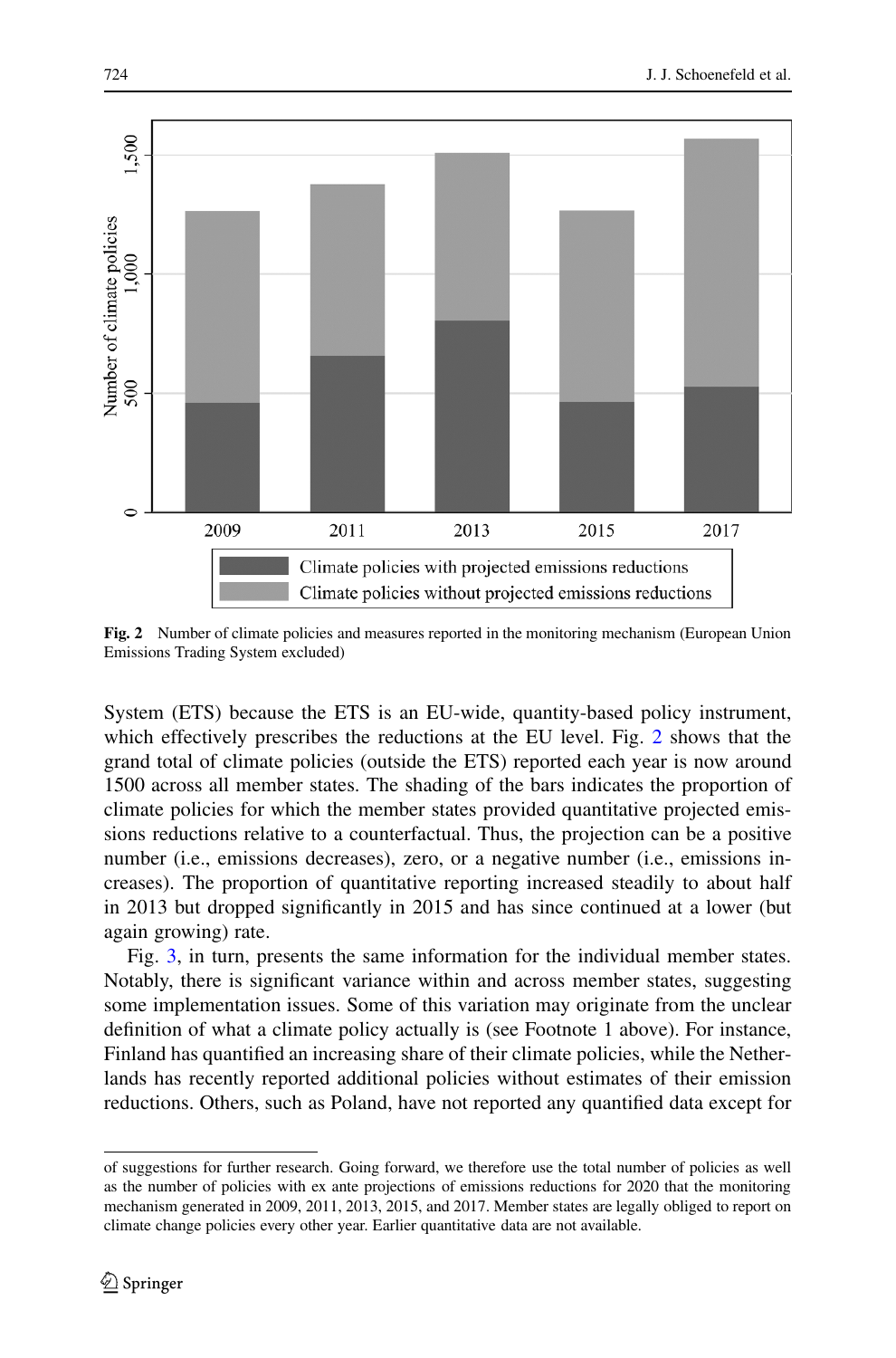

<span id="page-6-0"></span>**Fig. 3** Number of policies with and without quantified projected emissions reductions by member state

2011. In order to better understand this variance, the following section turns to three theoretical/conceptual approaches.

# **3 Understanding Policy Monitoring: the Impact of Institutions, Implementation, and Quality**

This section unpacks three perspectives on policy monitoring, namely institutions, policy implementation, and quality, with a view to identifying patterns in ex ante policy monitoring practices. While the three perspectives have emerged from different literatures, this section demonstrates that they all hold considerable explanatory potential in the area of policy monitoring. This section reviews extant knowledge in each area, linking where appropriate with literature on reporting and policy evaluation.

#### **3.1 Institutions**

Policy monitoring typically takes place in specific institutional settings, often involving numerous actors, which may spread across different governance levels. It fits the description of March and Olsen [\(2009,](#page-21-12) p. 3), who note that "an institution is a relatively enduring collection of rules and organized practices, embedded in structures of meaning and resources that are relatively invariant in the face of turnover of individuals and relatively resilient to the idiosyncratic preferences and expecta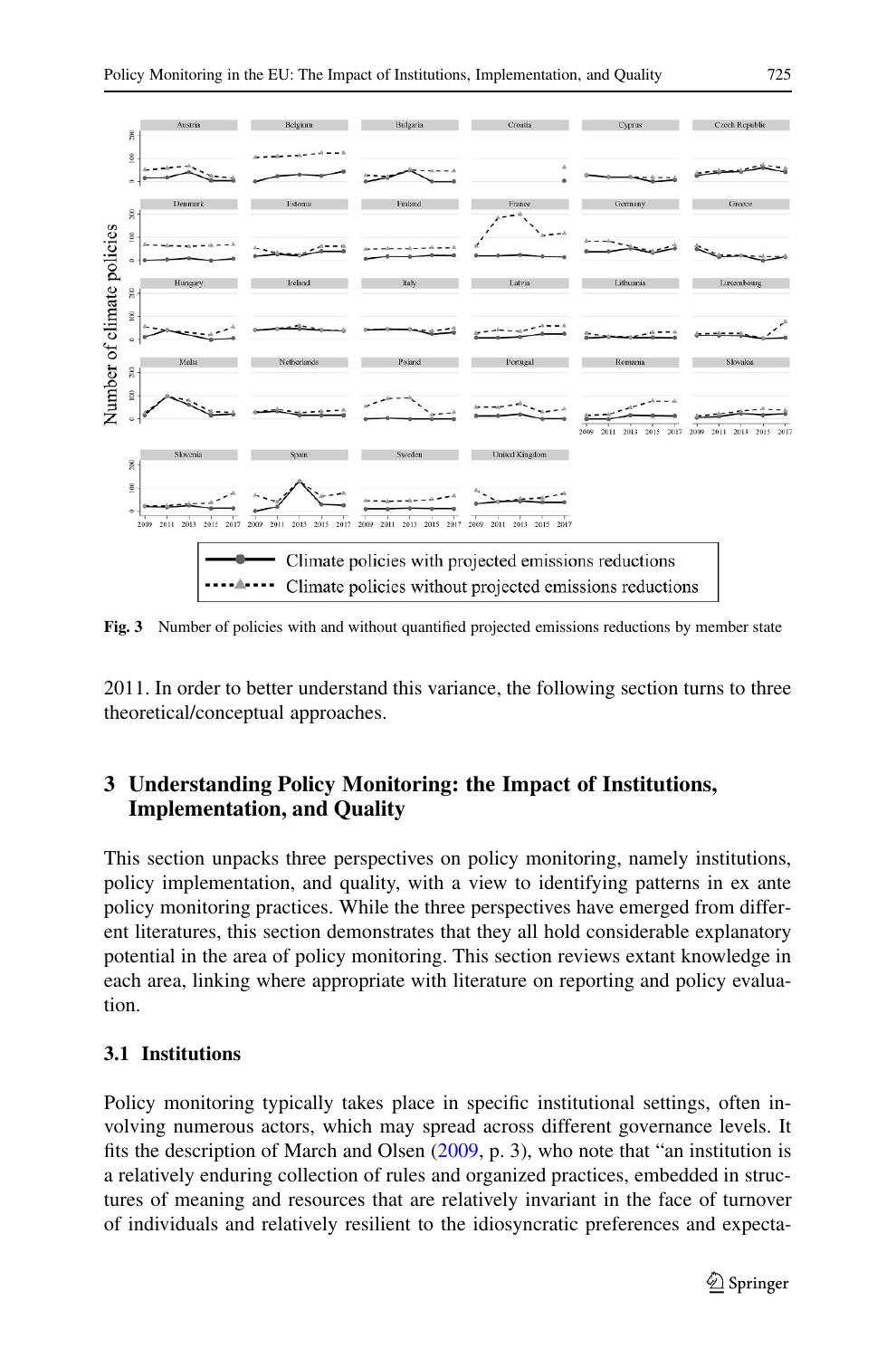tions of individuals and changing external circumstances." From this perspective, it becomes important to understand to what extent the aforementioned "rules and organised practices" impact on policy monitoring systems, both in terms of providing stability but also allowing a certain amount of change over time. The tension between stability and change has long been noted in relevant literature, with Lindner [\(2003,](#page-21-13) p. 913) defining institutional change as "the introduction of new rules or rule interpretations that supplement or replace existing rules and interpretations." It is thus relevant to uncover to what extent the variations among member state policy monitoring may originate from institutional differences and how rule changes impact policy monitoring practice. Doing so involves paying close attention to the legal and institutional features of the monitoring mechanism, such as relevant experience in the member states, as well as the evolution of such elements over time.

#### **3.2 Implementation**

Policy monitoring is often conceptualised as a means to improve implementation. However, policy monitoring systems, in and of themselves, are not necessarily selfimplementing. Studies on environmental policy in the EU have highlighted several critical political aspects of policy implementation, especially related to the transposition of EU directives into national law (see Jordan and Tosun [2013;](#page-20-13) Knill and Liefferink [2007\)](#page-21-14). Important factors in transposition (and, to a certain degree, also in the formulation of regulations) related to member states' *willingness to comply* include party politics, institutional goodness of fit (or misfit), public opinion, and the presence or absence of interest groups. By contrast, states' *capacity to comply* may be influenced by the number of veto players as well as administrative capacity (Treib [2014\)](#page-21-15). More recent literature has also pointed to the important role of EU agencies in implementation (Thomann and Sager [2017\)](#page-21-16). However, two shortcomings of this literature are that it has mainly focused on the transposition of EU directives (with a general neglect of the application of EU regulations), and it has also understood policy monitoring as an enforcement tool rather than another site of implementation (Treib [2014\)](#page-21-15). The implementation of the monitoring mechanism may thus depend on its legal base as well as its specific institutional setting. We also expect that learning effects may generate improvements over time, in terms of both quantification and timely reporting, especially because climate policy monitoring requires both significant technical and administrative expertise and experience. The overall number of policies and measures with quantified emissions reductions may be related to the total number of reported policies (i.e., with and without quantifications).

#### **3.3 Quality**

Policy monitoring may have different levels of quality. Schwartz and Mayne [\(2005,](#page-21-17) p. 1) argue that while "there is now a large supply of evaluative information in the forms of evaluation, performance reporting and performance auditing, relatively little attention has been paid to assuring the quality of this information." This may be in part because, as Stake and Schwandt [\(2006,](#page-21-18) p. 405) explain, "quality is multifaceted, contested, and never fully representable" (see also Dahler-Larsen [2019\)](#page-20-14). Also, much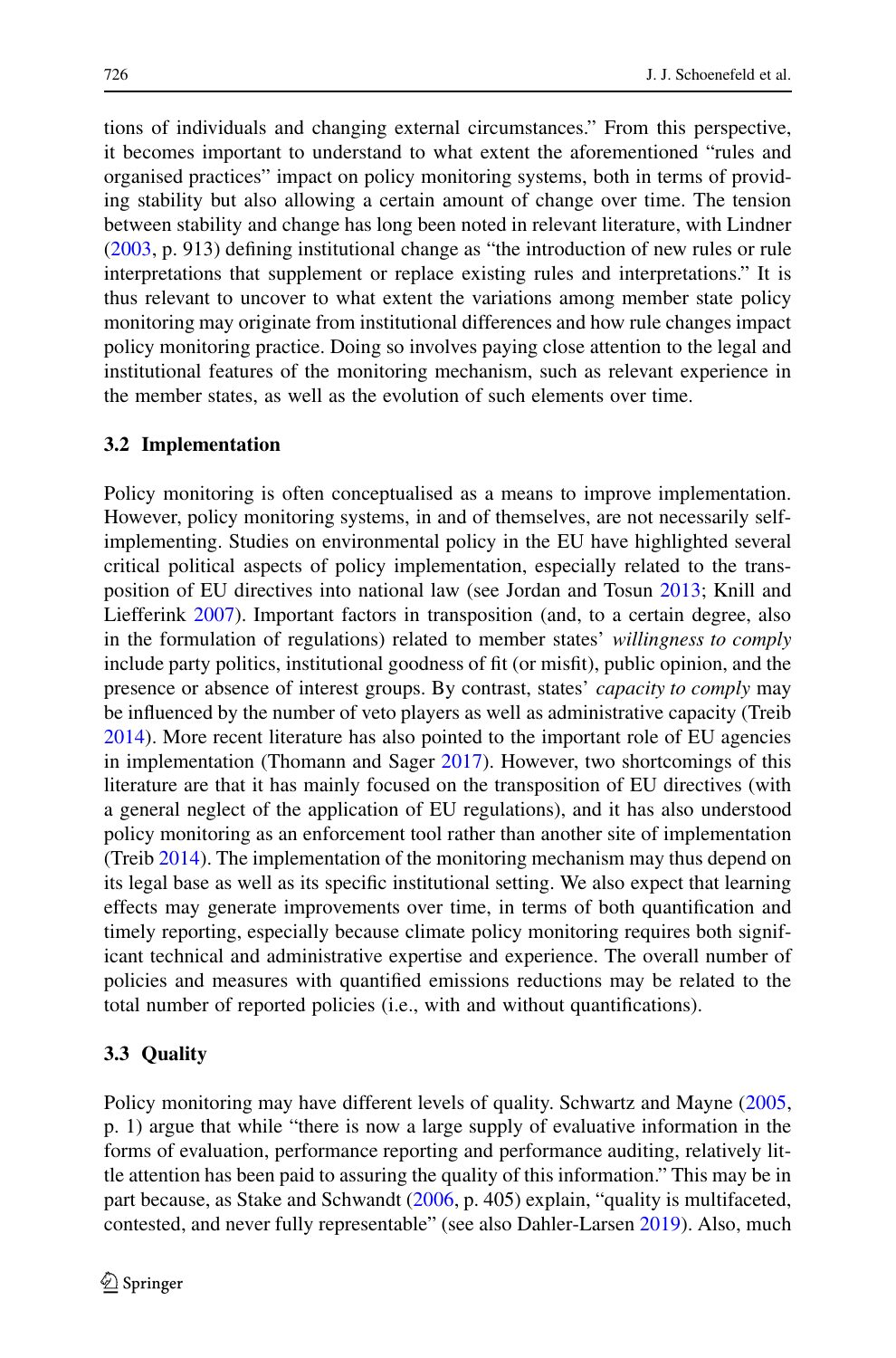of the debate on quality has centred on policy evaluation rather than on monitoring. The concept of "quality" has both technical (e.g., needs are met) and cultural dimensions; that is, it has different meanings in different societies (Williams [2005\)](#page-22-1). The quality of policy monitoring data also relates to its relevance for the policy at hand.<sup>5</sup>

What quality is (and for whom) will likely remain contested because it is intimately linked with various potential purposes of policy monitoring and evaluation, including accountability and learning functions, as well as politics (Schoenefeld and Jordan [2019;](#page-21-19) Schwartz and Mayne [2005\)](#page-21-17). A policy monitoring system may originally be designed for checking policy goal attainment, but once the system starts producing information, this information may be used in many different ways. Therefore, one should pay attention to actors and groups, which may pursue different purposes and have linked interests (such as the EEA, the Commission, and the member states in the current case). Other debates on quality have centred on the nature of policy monitoring/evaluation methods (van Voorst and Mastenbroek [2019\)](#page-22-2) as well as on standards—the latter a discussion and effort that has been around since at least the 1970s (Widmer [2004,](#page-22-3) [2012\)](#page-22-4). These debates have been echoed by discussions on the quality of climate policy monitoring data (see Wettestad [2007\)](#page-22-5) and concrete efforts to improve (e.g., Öko-Institut et al. [2012\)](#page-21-11). In this paper, we follow what Dahler-Larsen terms "fixation" through quantification as one indicator of quality [\(2019,](#page-20-14) p. 142–147). Following this line of reasoning, aspects of quality may be reflected in the effort that countries put into policy monitoring, such as to what extent they seek to quantify policy effects, or the level of resources they invest monitoring policy results. Furthermore, we consider "temporalization"—that is, the timeliness of reporting—as an additional indicator of quality (Dahler-Larsen [2019,](#page-20-14) p. 139–142).

# **4 Understanding the Monitoring Mechanism Outputs**

#### **4.1 Quantitative Analysis**

We carried out exploratory quantitative analyses with a view to identifying potential drivers of policy monitoring, drawing on the three perspectives discussed above. We started by regressing the number of climate policies and measures for which member states reported quantified emissions reductions (projections for the year 2020) in 2009, 2011, 2013, 2015, and 2017 on a series of plausible drivers of policy monitoring practice derived from the literature. We interpret the generation of quantified emissions reductions for individual policies instead of a general aggregate or loose qualitative statements as a sign of serious commitment to policy monitoring and to the implementation of the monitoring decision/regulation[.6](#page-8-1) Moreover, we compiled data on the punctuality of reporting under the monitoring mechanism, our

<span id="page-8-1"></span><span id="page-8-0"></span><sup>5</sup> We owe this point to one of our reviewers.

<sup>6</sup> Our dependent variable includes only policies with projected reductions outside the EU Emissions Trading System.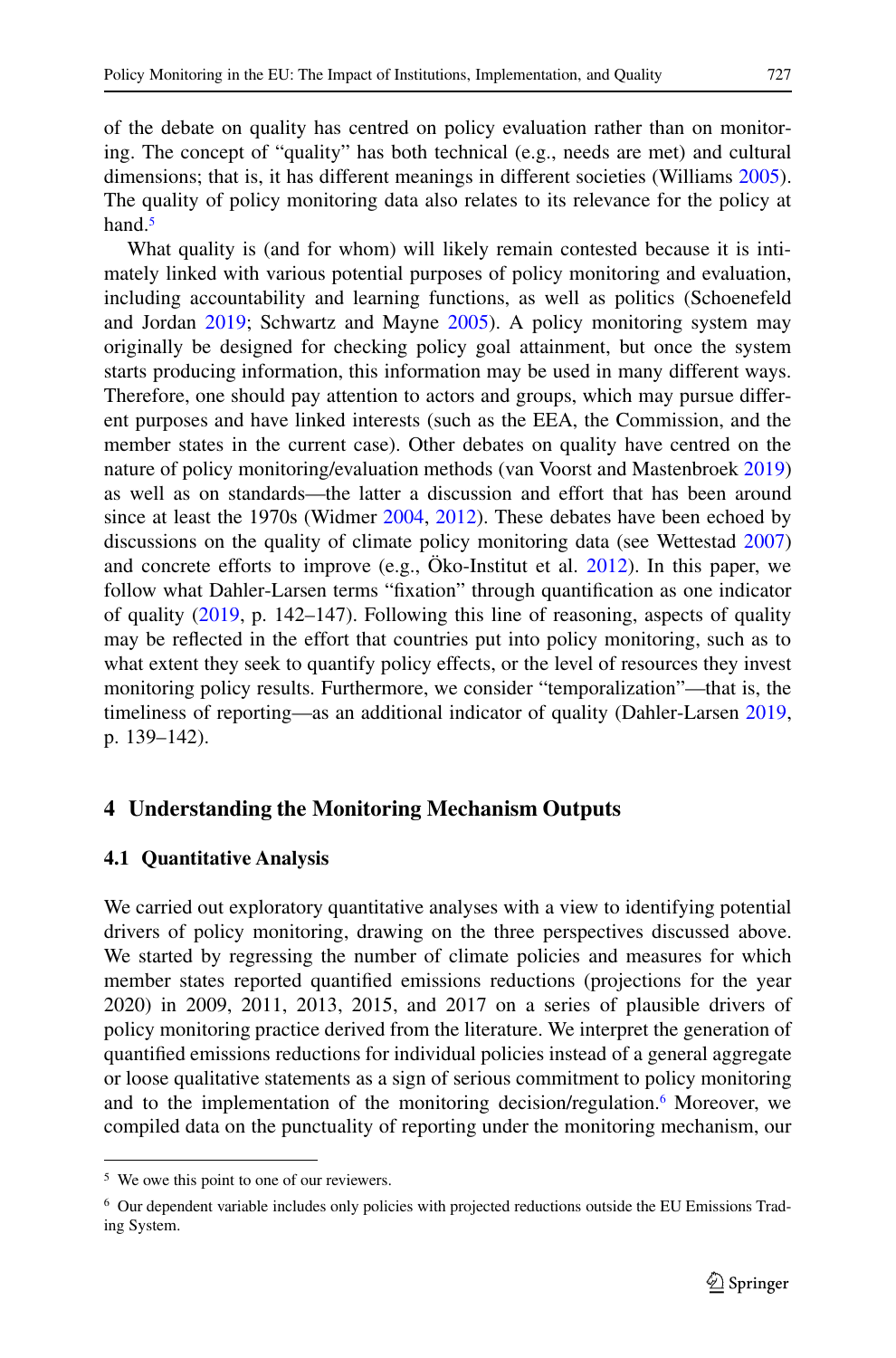second dependent variable. Member states must report on their climate policies by 15 March every other year, and we categorised countries that delivered their report in the month of March as on time, thus allowing for insignificant administrative delays (for the full data, see Table 4 in the online Appendix). Reporting punctuality can be seen as a crude proxy for the implementation of policy monitoring because states that fail to provide information on time probably face difficulties in organising the policy monitoring and/or lack resources for the task.

Our independent variables (i.e., drivers of policy monitoring) were chosen based on the review in Sect. 3 to reflect variation in institutional settings, policy implementation, and efforts to deliver high-quality policy monitoring. To capture institutional effects, we included a variable indicating previous experience with monitoring and evaluating national climate change policies (none, some, or extensive experience) based on data from a European Commission-funded report on quantifying the emissions effects of policies and measures (AEA et al. [2009\)](#page-20-9). A dummy variable indicates the legislative shift from the Monitoring Mechanism Decision (MMD: 2004–2012) to the Monitoring Mechanism Regulation (MMR: 2013–2019). We expect that the number of policies with quantifications initially decreased with the introduction of the MMR (all else being equal), since it explicitly allows bundling of policy instruments that achieve their effects in combination. We model learning effects through a "trend" variable increasing linearly with each obligatory round of climate change policy reporting from 2009 until 2017. In terms of the capacity to comply with policy monitoring requirements, the regression models include governmental final consumption expenditures as a proxy for the national bureaucracy's financial capabilities and a measure of political constraints (the expectation being that the more constraints, the less reporting). In terms of willingness to comply we further consider the seat share of green parties and the degree of climate change concern among the national population (both expected to increase quantitative reporting). Finally, we control for per capita  $CO<sub>2</sub>$  emissions of each country, its gross domestic product (GDP) per capita, and population size. All time-varying variables were entered with a 1-year lag because most data collection and preparatory work takes place in the year prior to submission. We estimated negative binomial regression models for the number of reported policies and measures with quantified emissions reductions and logit models for the punctuality of reporting. Because our observations within countries are not independent, we used standard errors adjusted for clustering within countries. Table [1](#page-10-0) summarises our data, its sources, and the operationalisation of our variables.

Our first regression models (see Table [2\)](#page-11-0) consider potential determinants of the number of policies with quantified, projected emissions reductions (for 2020). They reveal that the number of policies with quantified projections increases with the overall number of reported policies. More precisely, for every additional climate policy reported, the number of quantifications increases by 1.3; or almost 50% for a standard deviation increase in the number of reported policies. Put simply, if a country reports more climate policies, it also quantifies more compared to countries that report fewer policies and correspondingly generate fewer quantifications.

Second, greater experience with policy monitoring and evaluation in 2009 has translated into greater levels of reporting across our observation years, pointing to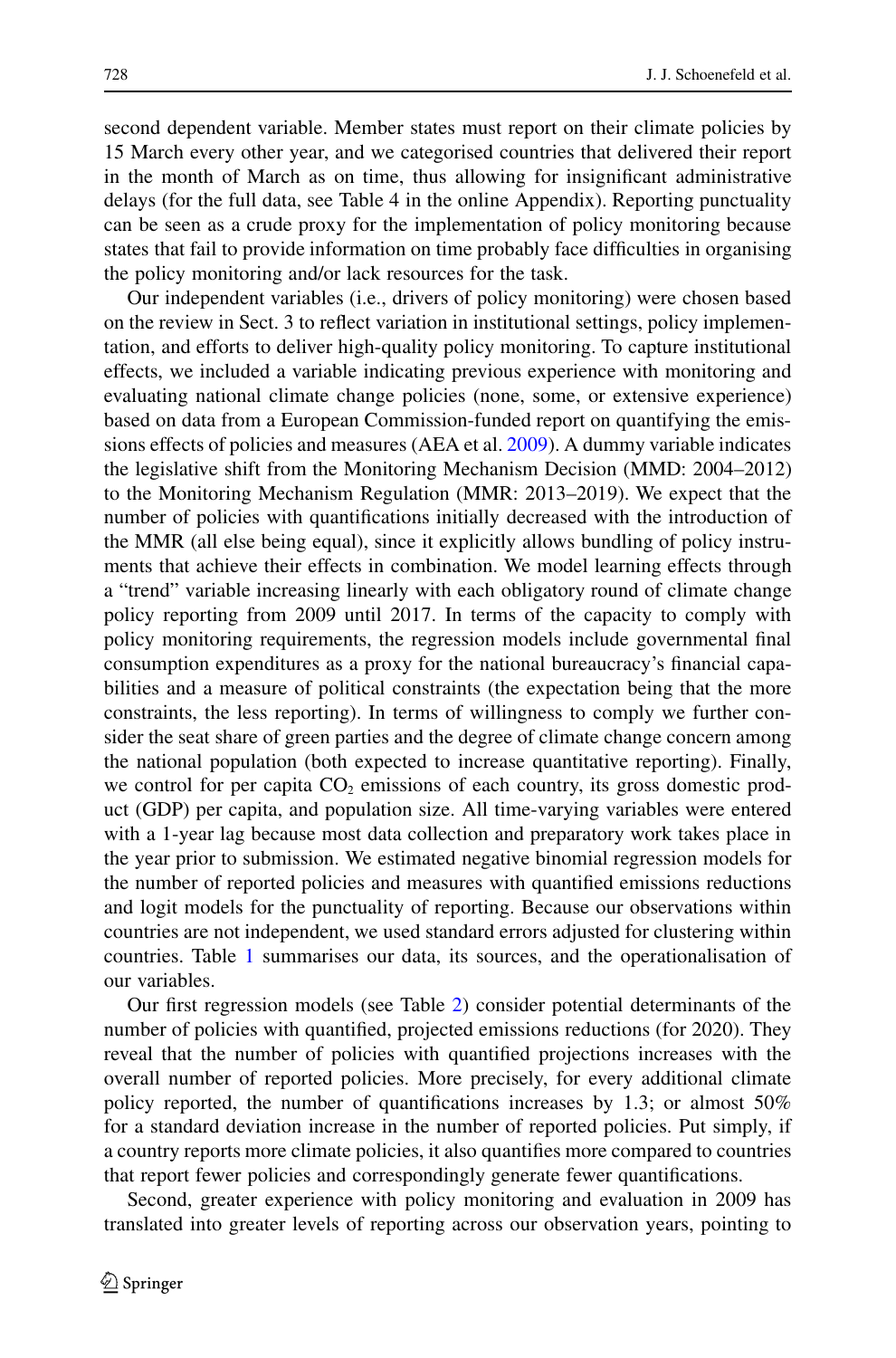| ravit 1                                                           | building statistics and data sources                                                                                                                          |                  |       |           |                |              |                                    |
|-------------------------------------------------------------------|---------------------------------------------------------------------------------------------------------------------------------------------------------------|------------------|-------|-----------|----------------|--------------|------------------------------------|
| Variable                                                          | Description                                                                                                                                                   | $\boldsymbol{N}$ | Mean  | <b>SD</b> | Min.           | Max.         | Source                             |
| Number<br>of climate<br>policies with<br>reduction<br>projections | Number of reported policies<br>and measures with quanti-<br>tative estimates of emission<br>reductions                                                        | 135              | 21.63 | 19.05     | $\overline{0}$ | 131          | EU MM                              |
| Number<br>of climate<br>policies (all)                            | Number of all reported<br>policies and measures                                                                                                               | 135              | 52.25 | 31.24     | 5              | 200          | EU MM                              |
| Report on<br>time                                                 | First report submitted to the<br><b>EEA</b> within March                                                                                                      | 117              | 0.63  | 0.48      | $\overline{0}$ | $\mathbf{1}$ | EU MM                              |
| Policy evalu-<br>ation experi-<br>ence                            | Previous experience with<br>ex post evaluation of cli-<br>mate change policies (as of<br>$2009$ : none $(0)$ , some poli-<br>cies $(1)$ , comprehensive $(2)$ | 140              | 0.82  | 0.81      | $\mathbf{0}$   | 2            | AEA et<br>al. 2009                 |
| Monitoring<br>Mechanism<br>Regulation                             | Monitoring Mechanism<br>Regulation                                                                                                                            | 140              | 0.40  | 0.49      | $\mathbf{0}$   | 1            | Own                                |
| Reporting<br>trend                                                | Count of reporting rounds,<br>2009-2017                                                                                                                       | 140              | 3.00  | 1.42      | 1              | 5            | EU MM                              |
| Government<br>expenditure                                         | State expenditures as a per-<br>centage of GDP                                                                                                                | 140              | 19.97 | 2.98      | 12.38          | 27.37        | WDI                                |
| Political<br>constraints                                          | Number of independent<br>branches of government<br>with veto power and the<br>distribution of preferences<br>across and within those<br>branches              | 140              | 0.48  | 0.10      | 0.18           | 0.71         | Henisz<br>(2000)                   |
| Green seats                                                       | Seat share of green parties<br>in parliament                                                                                                                  | 140              | 2.54  | 3.82      | $\mathbf{0}$   | 13.10        | Armin-<br>geon<br>et al.<br>(2018) |
| Climate<br>concern                                                | Perceived seriousness of the<br>climate change problem,<br>not at all serious (1) to<br>extremely serious (10)                                                | 138              | 7.46  | 0.64      | 5.65           | 9.40         | Euro-<br>baro-<br>meter            |
| $CO2$ emis-<br>sions per<br>capita (log)                          | $CO2$ emissions in metric<br>tonnes per capita, logged                                                                                                        | 140              | 15.23 | 0.90      | 12.00          | 16.11        | WDI                                |
| GDP per<br>capita (log)                                           | GDP per capita, PPP (con-<br>stant 2011 international \$),<br>logged                                                                                          | 140              | 10.38 | 0.36      | 9.63           | 11.46        | WDI                                |
| Population<br>(log)                                               | Total population, logged                                                                                                                                      | 140              | 15.88 | 1.40      | 12.92          | 18.23        | WDI                                |

<span id="page-10-0"></span>**Table 1** Summary statistics and data sources

*SD* standard deviation, *EU MM* EU monitoring mechanism, *WDI* World Bank World Development Indicators, *GDP* gross domestic product, *PPP* purchasing power parity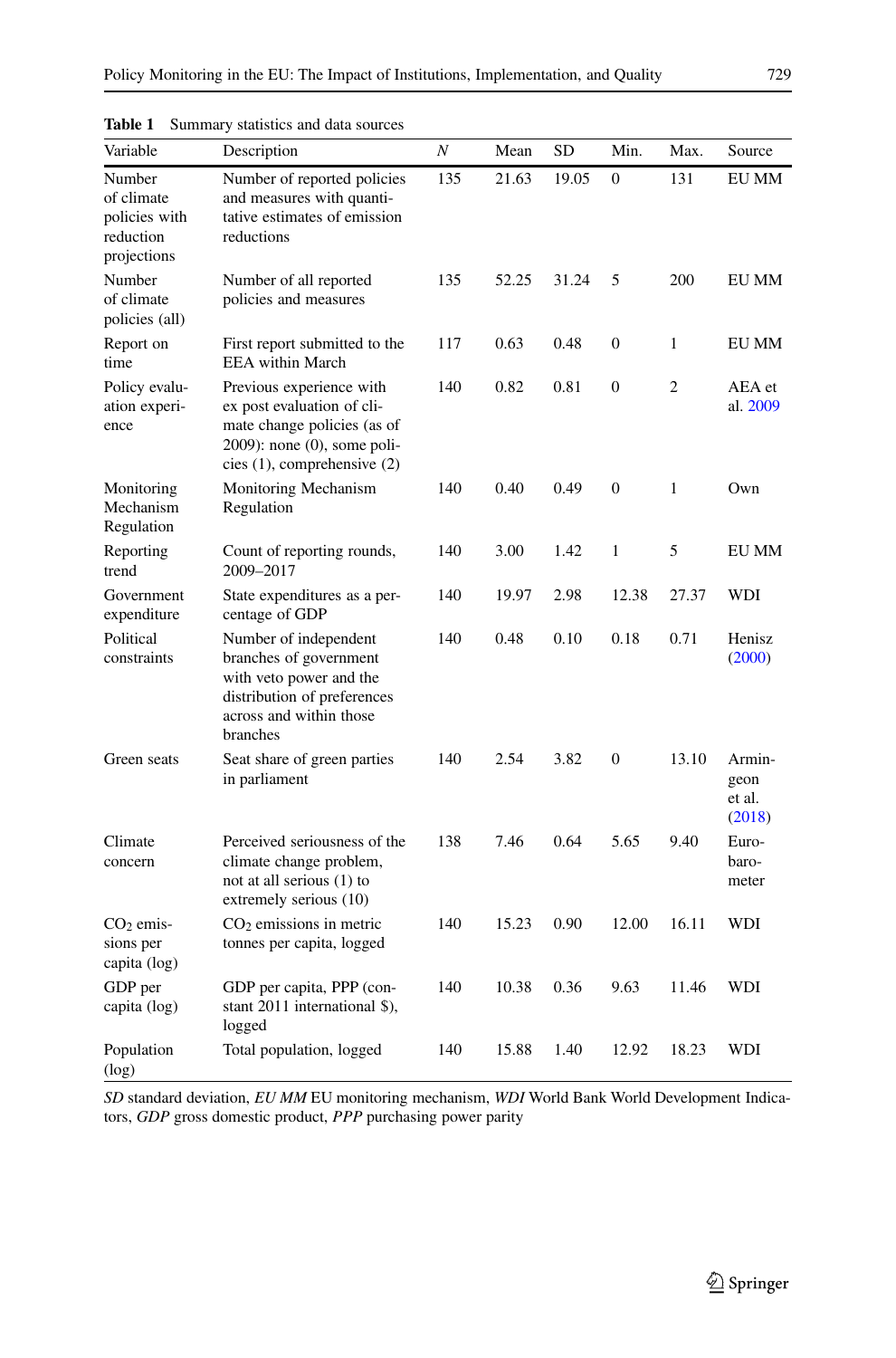|                                         | (1)                                            | (2)                    | (3)                    |  |
|-----------------------------------------|------------------------------------------------|------------------------|------------------------|--|
| Number of climate policies (all)        | $0.012***$<br>$0.012***$<br>(0.003)<br>(0.003) |                        | $0.013***$<br>(0.004)  |  |
| Policy evaluation experience            | $0.275**$<br>(0.112)                           | $0.262**$<br>(0.111)   | $0.288*$<br>(0.164)    |  |
| Monitoring Mechanism Regulation         | $-0.766***$<br>(0.163)                         | $-0.806***$<br>(0.172) | $-0.923***$<br>(0.231) |  |
| Reporting trend                         | $0.169***$<br>(0.051)                          | $0.163***$<br>(0.057)  | $0.208***$<br>(0.066)  |  |
| Government expenditure                  | $-0.046$<br>(0.035)                            | $-0.056$<br>(0.035)    | $-0.049$<br>(0.045)    |  |
| Political constraints                   |                                                | 0.876<br>(1.063)       | 0.643<br>(0.841)       |  |
| Green seats                             |                                                | $-0.017$<br>(0.021)    | $-0.048$<br>(0.035)    |  |
| Climate concern                         |                                                | $-0.044$<br>(0.137)    | $-0.014$<br>(0.125)    |  |
| $CO2$ emissions per capita (log)        |                                                |                        | $-0.075$<br>(0.072)    |  |
| Gross domestic product per capita (log) |                                                |                        | 0.646<br>(0.403)       |  |
| Population (log)                        |                                                |                        | $-0.057$<br>(0.106)    |  |
| Constant                                | $2.863***$<br>(0.770)                          | $3.046*$<br>(1.587)    | $-1.967$<br>(4.800)    |  |
| <b>Observations</b>                     | 135                                            | 135                    | 135                    |  |
| Countries                               | 28                                             | 28                     | 28                     |  |
| Alpha                                   | 0.742                                          | 0.731                  | 0.690                  |  |
| $\rm AIC$                               | 1091.04                                        | 1095.36                | 1094.71                |  |

<span id="page-11-0"></span>**Table 2** Determinants of the number of reported climate policies with reduction projections

Negative binomial regression models. Country-clustered standard errors are in parentheses

\*\*\**p*< 0.01, \*\**p*< 0.05, \**p*< 0.1

*AIC* Akaike information criterion

a certain level of institutional path dependency in policy monitoring. In other words, countries that were ahead 10 years ago remain, by and large, ahead today.

Third, the policy monitoring "trend" variable shows a strongly significant positive association with the dependent variable, hinting at the presence of a learning effect in policy monitoring over time (for further qualitative evidence, see Sect. 4.2). Based on model 3, with every biennial reporting cycle, the number of quantifications increases by around 23% (all other factors held constant). This is natural, as countries that initiate quantification are likely to replicate the approach across policy domains in order to achieve coherent policy monitoring and reporting.

Fourth, the model demonstrates that the introduction of the MMR in 2013 (in effect for the reporting rounds of 2015 and 2017) decreased the expected number of quantified projections by around 60%. In fact, that institutional shift seems to be associated with a reduction both in the total number of reported policies and in the share of policies with quantified projections (Fig. [2\)](#page-5-0). Because we control for the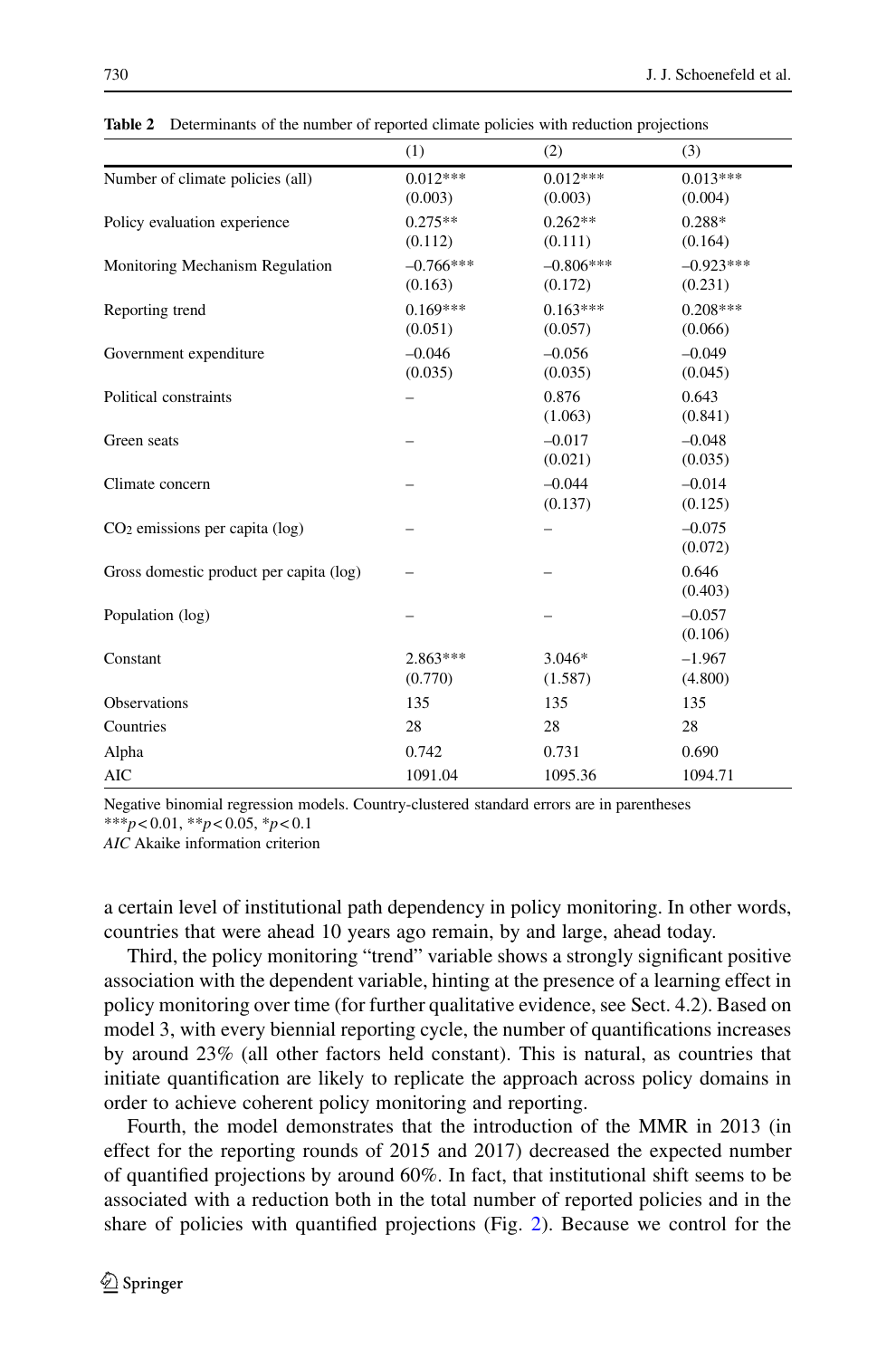total number of instruments, we interpret this finding as an adjustment effect related to the aforementioned explicit possibilities for reporting "bundles" of policies and their emissions reductions in the MMR. All other variables, including government expenditure, political constraints, green seats, climate concern,  $CO<sub>2</sub>$  emissions, GDP, and population returned nonsignificant results. The online Appendix features several robustness checks such as inclusion of a lagged dependent variable, a government's environmental policy position, and country fixed effects (see Table 5). These changes do not affect our main findings.

Our second exploratory analysis models determinants of punctual reporting (Table [3\)](#page-13-0). The results should be interpreted with caution, given very limited extant knowledge of the determinants of timely reporting. We observe that prior experience with policy evaluation and monitoring, as well as higher levels of government expenditure, are positively and significantly associated with punctual reporting compared to less experience and lower expenditures. The latter effect, even though statistically significant only at the  $10\%$  level, is quite substantial, with a  $1\%$  increase in government expenditure being associated with a 26% increase in the odds of punctual reporting. Furthermore, there is a marginally significant effect in model 1, indicating that the introduction of the MMR led to an almost 80% decrease in the odds of punctual reporting. Slower reporting may, at least in part, originate from adjusting to the new policy monitoring system (similar to the arguments on this independent variable above). All the other variables yielded nonsignificant results (see model 3 in Table [3\)](#page-13-0).

# **4.2 Qualitative Analysis**

We interviewed four staff members of the EEA in order to better understand the policy monitoring patterns from the perspectives of institutional settings, implementation, and quality. This section presents our findings. The main *institutional* change at the EU level was the 2013 shift from basing the monitoring mechanism on a decision ("Monitoring Mechanism Decision" [MMD]) to basing it on a regulation ("Monitoring Mechanisms Regulation" [MMR]). Although EEA staff report that the choice of legal act was not a main driver of change, $\tau$  the new rules do affect the nature of the data. As one EEA staff member put it, "[w]e see the clear improvement in the 2017 reporting in comparison to 2015 reporting cycle. Both quantity and quality of the reported information improved.["8](#page-12-1) In line with this statement, our quantitative analyses also suggest that an immediate impact of the introduction of the MMR was a decline in quantitative and timely reporting in 2015, but then improvements appeared to materialise in 2017 (see Sect. 4.1). We do not have data on institutional changes in the member states, except that the shift from a decision to a regulation removed potential ambiguities in reporting obligations introduced by national laws.

As regards *implementation*, the Commission opted to implement the monitoring mechanism via a regulation rather than a directive in order to ensure it was applied

<span id="page-12-1"></span><span id="page-12-0"></span><sup>7</sup> EEA staff member 3, interview 11 January 2019.

<sup>8</sup> EEA staff member 4, interview 11 January 2019.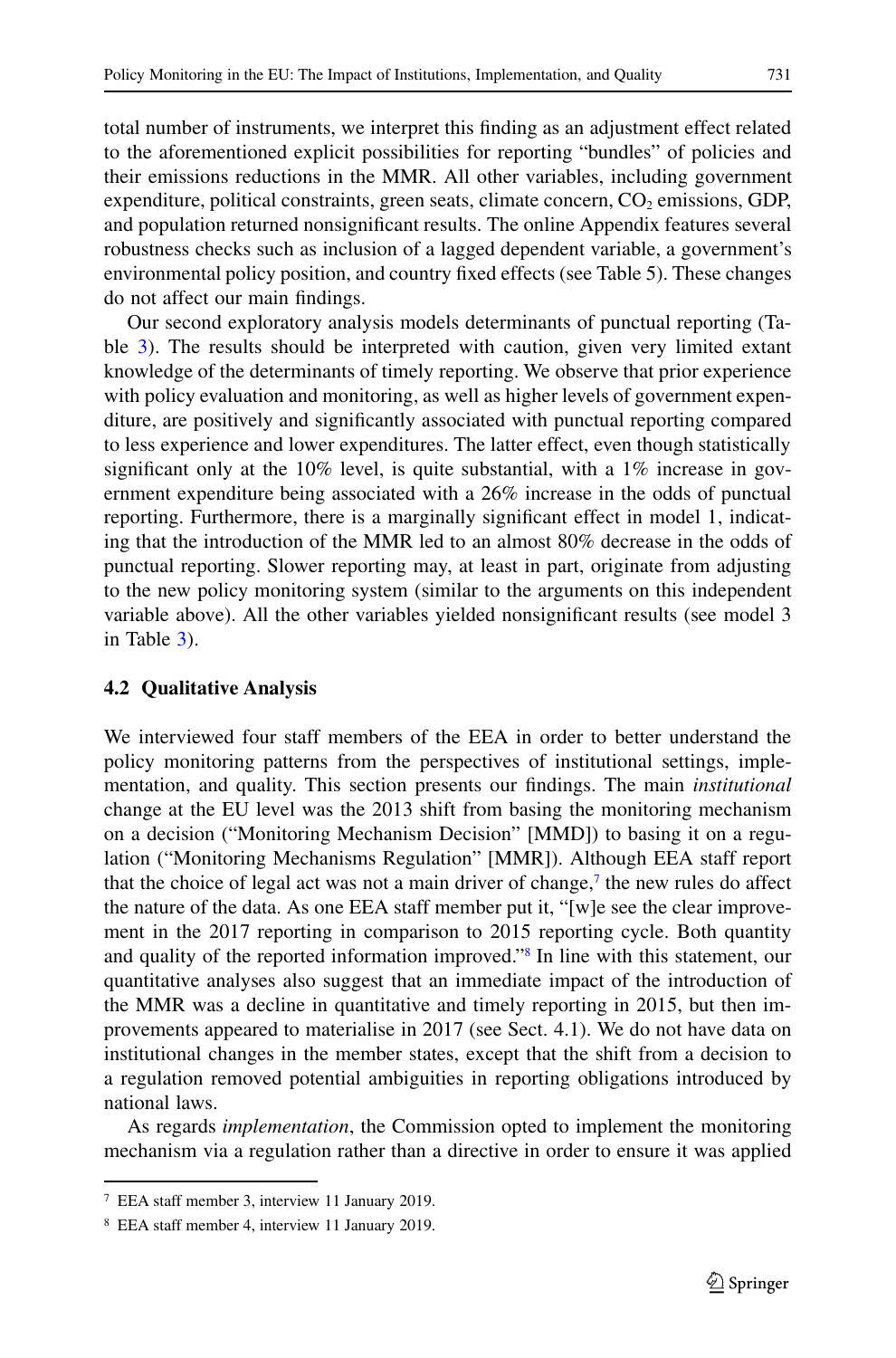|                                                          | (1)                  | (2)                  | (3)                  |
|----------------------------------------------------------|----------------------|----------------------|----------------------|
| Number of climate policies (all)                         | $-0.011$<br>(0.009)  | $-0.012$<br>(0.009)  | $-0.008$<br>(0.009)  |
| Number of climate policies with reduction<br>projections | $-0.004$<br>(0.011)  | $-0.003$<br>(0.011)  | $-0.006$<br>(0.012)  |
| Policy evaluation experience                             | $0.710**$<br>(0.343) | $0.705**$<br>(0.355) | $0.863**$<br>(0.438) |
| Monitoring Mechanism Regulation                          | $-1.528*$<br>(0.857) | $-1.342$<br>(1.099)  | $-1.354$<br>(1.096)  |
| Reporting trend                                          | 0.482<br>(0.331)     | 0.352<br>(0.448)     | 0.372<br>(0.455)     |
| Government expenditure                                   | $0.224*$<br>(0.131)  | $0.226*$<br>(0.125)  | $0.232*$<br>(0.127)  |
| Political constraints                                    |                      | $-0.486$<br>(3.186)  | $-0.810$<br>(3.243)  |
| Green seats                                              |                      | $-0.026$<br>(0.059)  | $-0.029$<br>(0.085)  |
| Climate concern                                          |                      | $-0.508$<br>(0.552)  | $-0.460$<br>(0.544)  |
| $CO2$ emissions per capita (log)                         |                      | $-0.018$<br>(0.272)  | $-0.017$<br>(0.273)  |
| Gross domestic product per capita (log)                  |                      |                      | $-0.063$<br>(0.991)  |
| Population (log)                                         |                      |                      | $-0.146$<br>(0.220)  |
| Constant                                                 | $-4.572*$<br>(2.595) | 0.110<br>(5.375)     | 2.428<br>(14.033)    |
| Observations                                             | 115                  | 115                  | 115                  |
| Countries                                                | 28                   | 28                   | 28                   |
| <b>AIC</b>                                               | 144.36               | 150.11               | 153.64               |

<span id="page-13-0"></span>**Table 3** Determinants of punctual submission of policy monitoring reports

Logit regression models. Country-clustered standard errors are in parentheses

 $N=115$ ; for the remaining countries/cases, the exact submission time could not be determined (see Table 4 in the Appendix on-line)

\*\*\**p*< 0.01, \*\**p*< 0.05, \**p*< 0.1

*AIC* Akaike information criterion

throughout the EU as consistently as possible. In theory, the Commission oversees implementation. In practice, there is no precise technical definition of what counts as a "policy" that a member state is expected to report (see Footnote 1 above). Member states can thus make discretionary choices in reporting. One EEA staff member noted the concerted efforts by the EEA to assist the member states in reporting, for example through the provision of webinars, workshops, and other technical assistance. The new regulation has also strengthened the coupling (or a compliance cycle) between the effort sharing and the greenhouse gas reporting, where a member state's progress is checked against the targets each year.<sup>9</sup> European Environment Agency staff members stated that the monitoring system "functions

<span id="page-13-1"></span><sup>9</sup> EEA staff member 3, interview 11 January 2019.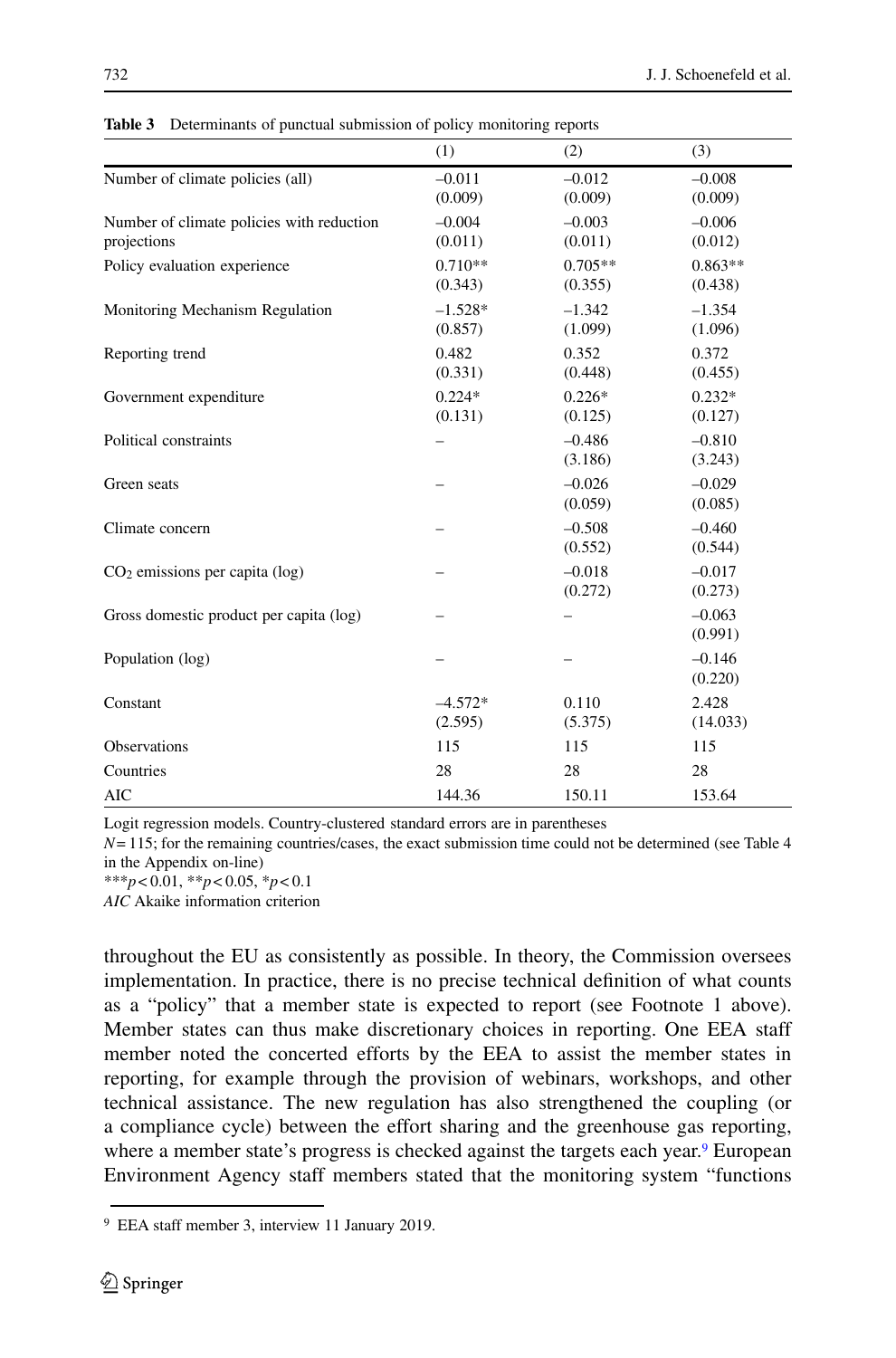well" and highlighted that its implementation has helped them to detect (increasing) member state difficulties in reaching the 2020 targets.<sup>10</sup> However, progress checking is done against national aggregate greenhouse gas statistics, and not against the disaggregated policy-based specific data on which this article centres.

Finally, the EEA staff identified four key drivers of policy monitoring *quality*: First, they discussed what demotivates member states. One of the challenges is that "the concrete impact and use of this information, as well as the actual benefits of such reporting, might not always be very explicit from member states' perspective.["11](#page-14-1) So the EEA has attempted to explain the benefits (to them) of climate policy monitoring and reporting, while also conceding that managerial logics around complying with existing guidelines and legislation also continue to play an important role.<sup>12</sup> The second factor concerns the political willingness to engage in policy monitoring. Ex post reporting may be unattractive (see also Schoenefeld and Jordan [2019,](#page-21-19) p. 370) because, as one EEA staff member put it,

[...] politicians are not always very interested in ex post evaluation results, because this is just about looking at the past and might possibly identify certain failures. Policy makers prefer focusing on future measures and demonstrating that their plans will succeed, for example in reaching their country's target.<sup>13</sup>

The third factor affecting policy monitoring quality concerns the willingness and ability to mobilise resources for policy monitoring exercises. In some states—especially in times of austerity—policy monitoring may simply not be a key priority, and it may be subject to budget cuts.<sup>14</sup> Fourth, the availability of commonly agreed methodologies affects policy monitoring quality in the EEA's view. "À la carte" standards and methods, as Schoenefeld and Jordan [\(2017\)](#page-21-7) have put it, are generally unable to generate consistent data; the EEA staff members stressed the existence of considerable methodological guidance, albeit accessing and using these documents can sometimes challenge the member states.<sup>15</sup>

#### **4.3 The Links Between Institutions, Implementation, and Quality**

Our quantitative analyses and qualitative findings reveal that institutional settings, implementation, and quality are closely interlinked. This becomes especially apparent in the recent EU efforts to bring together its climate and energy policy in the so-called Energy Union (see Knodt [2019\)](#page-21-20).<sup>16</sup> The regulation on the governance of the Energy Union and climate action (2018/1999) that entered into force in December 2018 integrates two policy areas whose monitoring efforts had developed rather separately at the European level: climate change and environment have been

<span id="page-14-1"></span><span id="page-14-0"></span><sup>10</sup> EEA staff member 3, interview 11 January 2019.

<span id="page-14-2"></span><sup>11</sup> EEA staff member 3, interview 11 January 2019.

<span id="page-14-3"></span><sup>12</sup> EEA staff member 1, interview 11 December 2018.

<span id="page-14-4"></span><sup>13</sup> EEA staff member 3, interview 11 January 2019.

<span id="page-14-5"></span><sup>14</sup> EEA staff member 3, interview 11 January 2019.

<span id="page-14-6"></span><sup>15</sup> EEA staff member 3, interview 11 January 2019.

<sup>16</sup> [https://ec.europa.eu/energy/en/topics/energy-strategy-and-energy-union.](https://ec.europa.eu/energy/en/topics/energy-strategy-and-energy-union)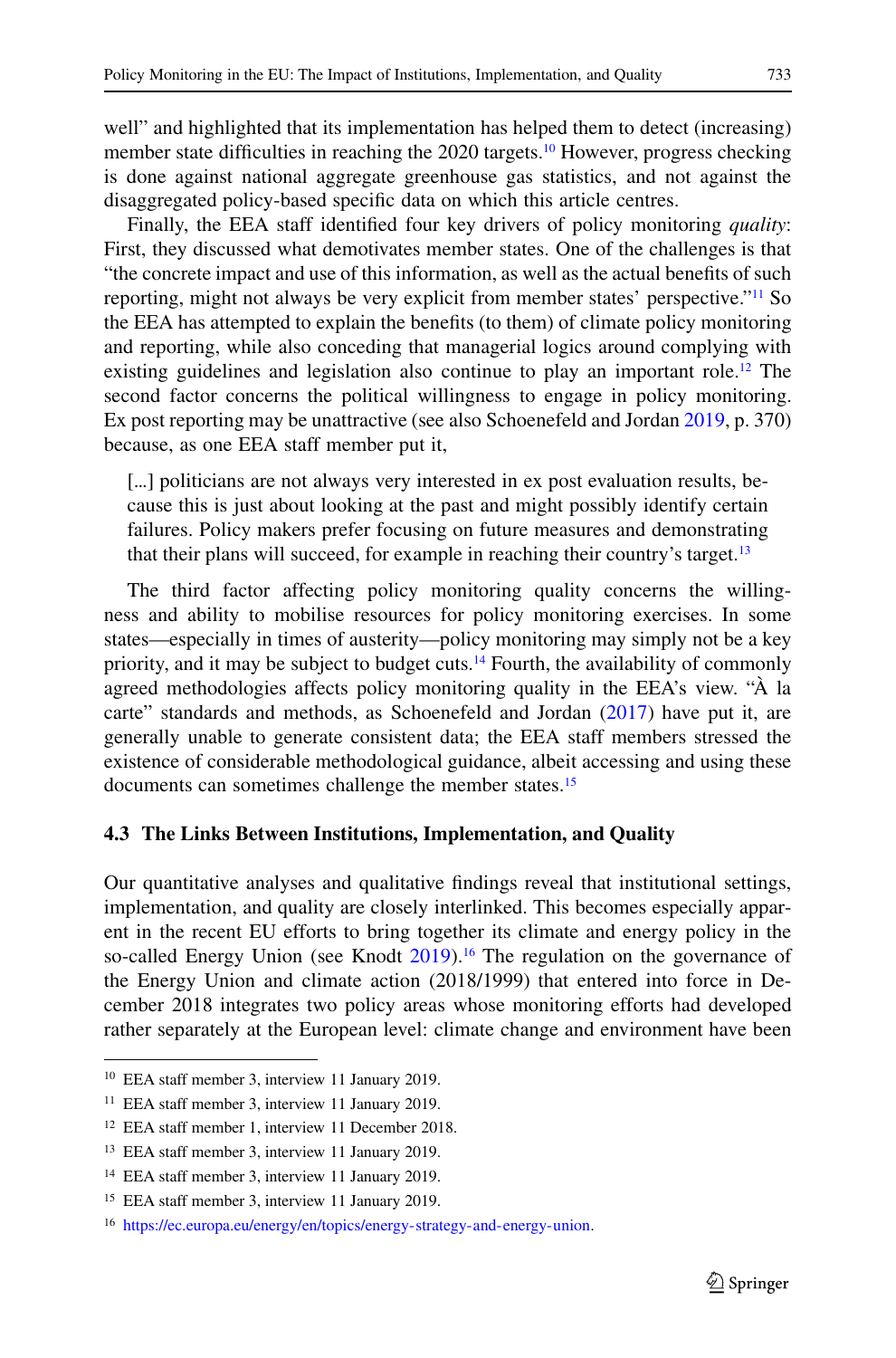the competence of the Commission Directorate-General (DG) Climate Action and DG Environment, whereas energy policy has been the competence of DG Energy. As one EEA staff explained, "The Energy Union [...] integrates different pillars or dimensions that had been considered a bit separately until now.["17](#page-15-0) Another EEA staff member vividly described the challenges of integrating monitoring activities across the two policy areas:

They'd [DG Energy] be organised by the oil sector, the nuclear sector, [...] the renewables sector, and they didn't really talk to each other and [...] the different parts of the energy industry would have different inroads into DG Energy. But actually get[ting] them to start reporting on outcomes, or environmental outcomes or climate outcomes, is something that [...] has been a big change for them[.18](#page-15-1)

These sentiments were echoed by another EEA staff member, who explained that "the idea to them [DG Energy] that a small agency in Copenhagen which has environment in its name would start messing around in the high politics of energy was just not OK for them."<sup>19</sup> The person went on to say that "it's unbelievable how much time and effort is being spent on just having our agency working together with a DG.["20](#page-15-3) Furthermore, the EEA staff member emphasised that understandings of reporting differed significantly in the energy and the climate sectors: while reporting in the energy sector is often industry specific and sometimes based on data from existing sources, climate policy reporting is based on official country-based data that go through quality assurance procedures. Another EEA staff member also stressed the special nature of data emerging from the MMR, because "when data is officially reported to us, it has a different meaning."<sup>21</sup> Directorate-General Energy has, according to the EEA staff, had a different reporting approach, sometimes using consultants in order to harvest existing data.<sup>22</sup> EEA staff described the institutional integration currently underway in the context of the Energy Union as "intensely political," with "some terrible fights between ministries at national level."<sup>23</sup> For example,

One of the kind of observed discussions was around what would happen to the Climate Change Committee in the Energy Union governance proposal where the Commission proposal was to have one committee at EU level, and the countries wanted to pick it apart again and say, no [...] we need an energy committee and we need a climate change committee.<sup>24</sup>

<span id="page-15-1"></span><span id="page-15-0"></span><sup>17</sup> EEA staff member 3, interview 11 January 2019.

<span id="page-15-2"></span><sup>18</sup> EEA staff member 1, interview 11 December 2018.

<span id="page-15-3"></span><sup>19</sup> EEA staff member 2, interview 17 December 2018.

<span id="page-15-4"></span><sup>20</sup> EEA staff member 2, interview 17 December 2018.

<span id="page-15-5"></span><sup>21</sup> EEA staff member 1, interview 11 December 2018.

<span id="page-15-6"></span><sup>22</sup> EEA staff member 1, interview 11 December 2018.

<span id="page-15-7"></span><sup>23</sup> EEA staff member 1, interview 11 December 2018.

<sup>24</sup> EEA staff member 1, interview 11 December 2018.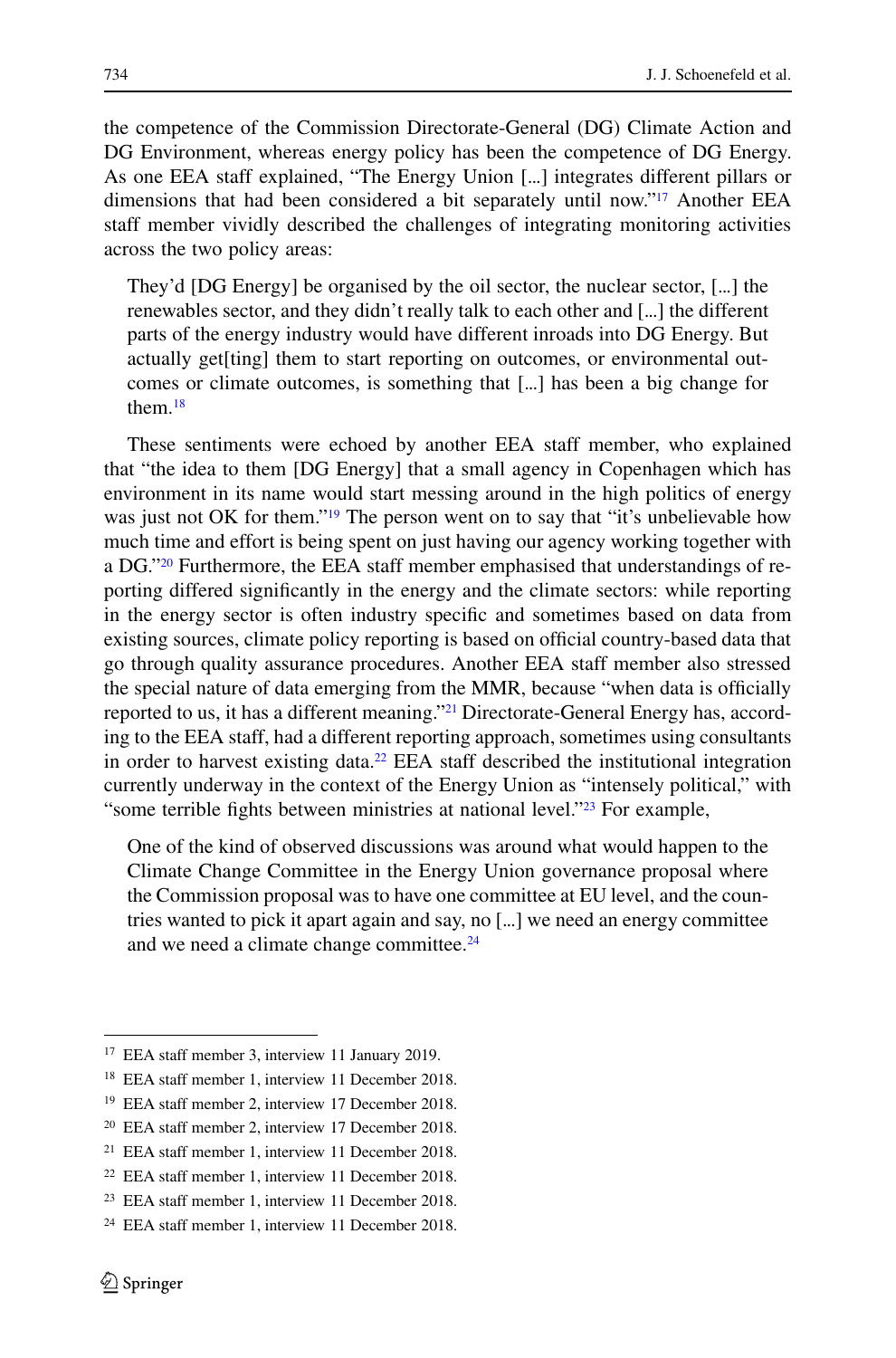Asked about the potential integration of the Policies and Measures Database with other databases, such as MURE on energy efficiency,<sup>25</sup> one EEA staff member highlighted the "big institutional challenge in integrating these different reporting streams.["26](#page-16-1) In sum, institutional integration of policy monitoring across policy sectors and databases can generate significant obstacles, at least in the short term.

There are also key questions around who actively governs policy monitoring in the future (see Schoenefeld and Jordan [2017\)](#page-21-7). One EEA staff member stressed the important role of public institutions in policy monitoring:

I think that in the next 5 years [...] this whole monitoring and data part of our work will go through a very rapid evolution, and I think if public institutions are not at the forefront of that for public purpose, it will be private institutions who take over part of the job based on free data, and they will then start to sell the information to others  $[...]$  also in the public sphere.<sup>27</sup>

Taken together, our interviews illuminate the relevance of institutional settings, implementation, and quality for policy monitoring. These factors also affect the use of policy monitoring data in evaluations, where quality is highly multidimensional (Widmer [2012,](#page-22-4) p. 263). The significance of the factors is especially clear when institutions are modified through changes in legislation, such as in the case of the Energy Union.

#### **5 Conclusions and Future Directions for Research and Policy**

This paper started from the premise that while policy monitoring is often viewed as a key ingredient to achieve greater policy success, its existence and functioning should not be taken for granted. Our empirical results reveal that while climate policy monitoring is routinely advocated across the EU, it is performed in a highly differentiated manner. The fact that the European Commission does not provide clear technical definitions of what a climate "policy" and a "measure" are, likely contributes to some of this heterogeneity. The EU member states typically draw on different models, generating dissimilar quantitative ex ante estimates of policy effects. A part of the observed trends emerges from path dependency in policy monitoring practice, as well as from the relatively decentralised approach to implementation (i.e., data collection at the national level). These institutional variations in turn lead to significant differences in policy monitoring quality. The quality differences show up in the data reported to the EEA, which in turn struggles to provide

<span id="page-16-0"></span><sup>25</sup> The MURE (Mesures d'Utilisation Rationnelle de l'Energie) database provides information on energyefficiency policies and measures that have been carried out in the member states of the EU. [http://www.](http://www.measures-odyssee-mure.eu/) [measures-odyssee-mure.eu/.](http://www.measures-odyssee-mure.eu/) It has been developed as a separate project that is coordinated by ADEME and co-funded by EU research and development funding, but it is not officially linked to the EU Commission's activities.

<span id="page-16-2"></span><span id="page-16-1"></span><sup>26</sup> EEA staff member 3, interview 11 January 2019.

<sup>27</sup> EEA staff member 2, interview 17 December 2018.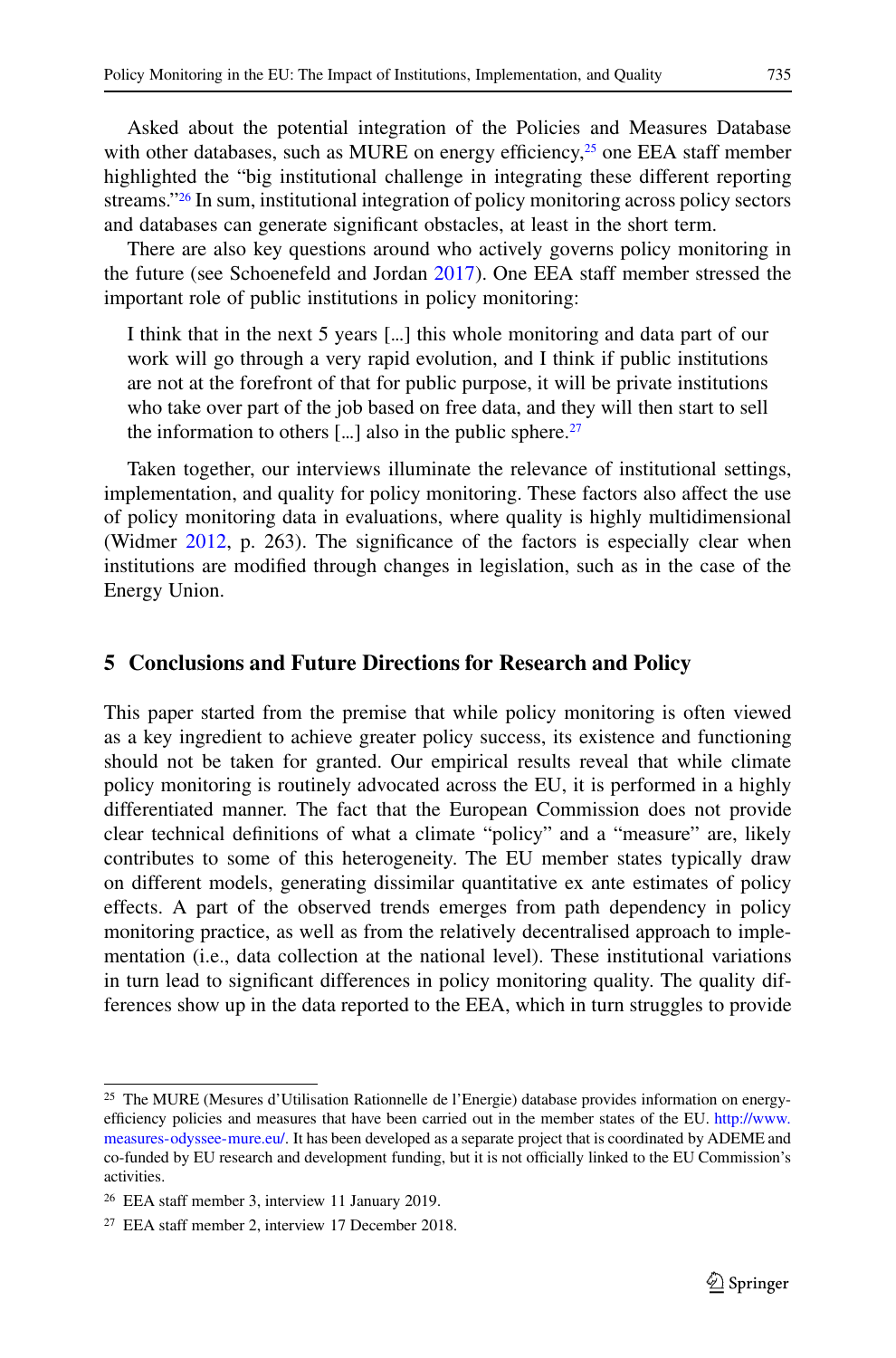a cumulative climate policy database that would allow reliable comparisons across member states.

Actors are nonetheless learning how to monitor climate policy over time. But any improvements have emerged slowly, as climate policy monitoring is only to a minor degree a question of making the member states report in a standardised form. The main challenges emerge in the underlying process of shaping institutions and implementation, which, to be standardised, would require the standardisation of concepts, detailed methods and, ultimately, even standardised policy making and politics. Achieving such a high level of standardisation is highly unlikely (and potentially normatively undesirable) because, as Weiss famously argued, policy monitoring and evaluation activities typically "emerge [...] from the rough and tumble of political support, opposition, and bargaining" (Weiss [1993,](#page-22-0) p. 94–95). A more realistic objective may be to explore what modifications are needed to strengthen the nascent learning effects that are appearing across countries and in specific sectors.

Our initial exploratory analyses have clearly revealed the challenges of using available climate policy monitoring data. The current quantitative ex ante data cannot be used on their own to evaluate climate policies across the EU, and causal effects are therefore difficult to examine. For instance, summing quantitative predictions of policy impact and putting these in relation with the individual, nationallevel greenhouse gas reduction targets proved a futile exercise. Countries frequently use different models and different counterfactuals when producing projections for individual climate policies, generating serious risks of double-counting and inconsistent findings. We could not usefully analyse the quantified, policy-based projections across countries and sectors with regular statistical modelling, which raises concerns about the usefulness of quantitative, per-policy projected emission reductions for European-level climate policy making. The actual ex post assessment of policy effort could not even be attempted because the data are so scarce that meaningful statistical analysis proves impossible.

Policy monitoring is every bit as political as other aspects of governing. The politics of policy monitoring encompass the institutional settings, implementation dynamics, and ongoing debates about the (varying levels of) quality. The existence of monitoring is therefore not a binary affair (i.e., present or absent), and it is certainly not self-implementing. The impact of the institutional arrangements, the implementation, and the quality of policy monitoring are political because they affect the potential uses of policy monitoring data and, in consequence, the outcomes of policy making.

A potentially useful venue for future research would be to consider ways of exploring the data produced by the mandatory policy monitoring, for example by analysing the sectors where policy instruments are applied (such as agriculture, energy, and transport) and the type of instruments that have been used (e.g., were they regulatory, economic, or information-based?). Doing so would usefully extend the work begun by Hildén et al. [\(2014\)](#page-20-5), who have unpacked which types of instruments are projected to generate the greatest emission reductions (based on the 2011 reporting data). Additionally, an exploration of the precise indicator mix used for policy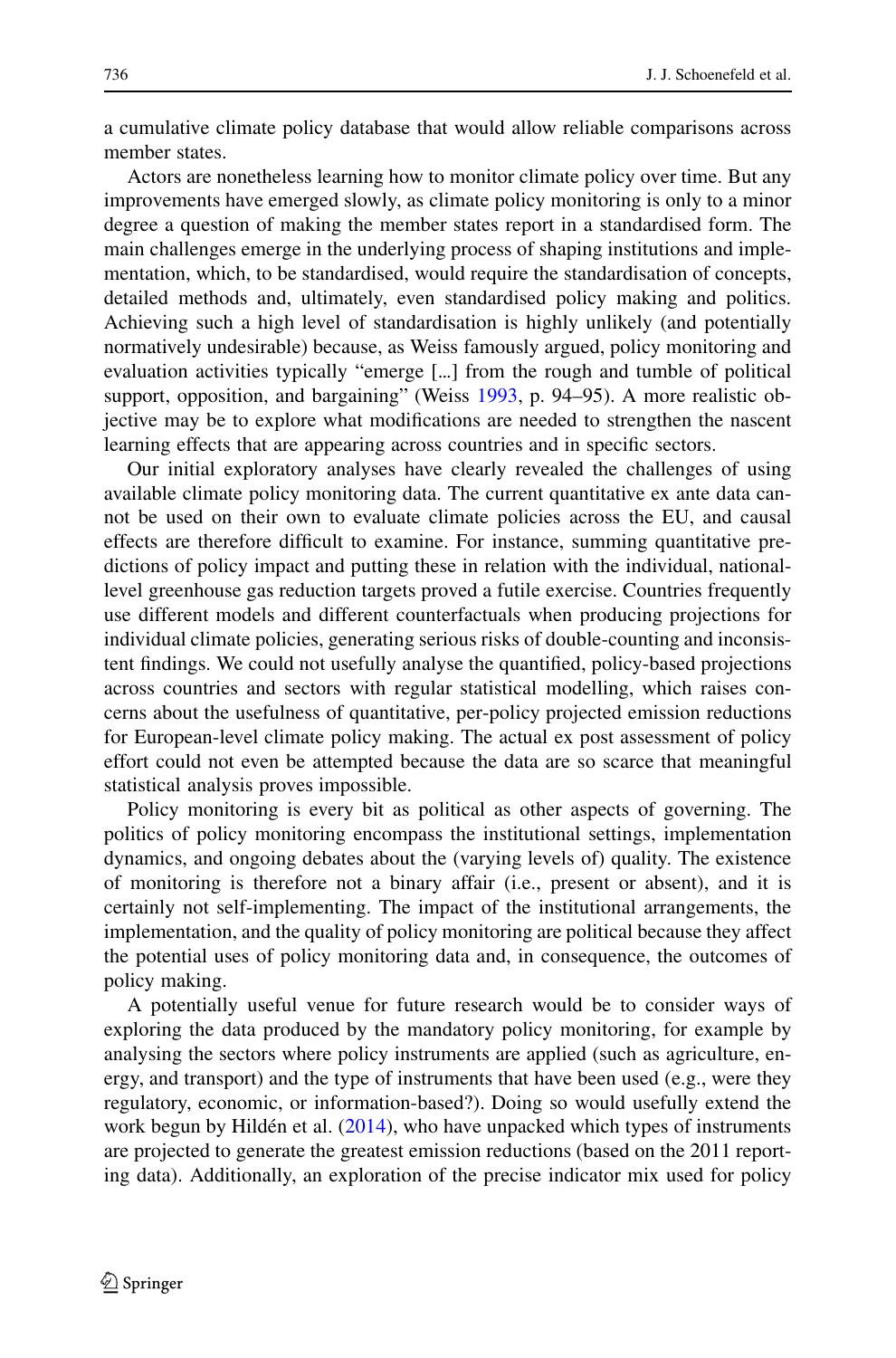monitoring could shed new light on the EU's conceptualisation of climate policy.<sup>28</sup> It would also be useful to explore the link between reported ex post emissions and the ex ante projections. For example, are countries that overemitted in the past more likely to overproject in the future? The ex post outputs from the mandatory policy monitoring will have to improve significantly before such analyses can be conducted. Finally, it would be fruitful to explore potential determinants of policy monitoring institutions, implementation, and quality (as well as potentially their interactions in statistical terms) in other policy areas in order to test the generalisability of our findings.

Our results have a number of *policy implications*. The policy monitoring data we analysed are highly heterogeneous and therefore useful only to a very limited extent for broader analyses that seek to evaluate policy impact (especially because they are by and large ex ante). This state of affairs bears relevance for the emerging Energy Union and the Paris Agreement, both of which contain considerable policy monitoring provisions. Current EU policy-based data systems say little about the EU-wide climate policy effectiveness beyond emissions trading. The European Commission should in the first instance engage in a co-creation process with the member states to define and operationalise what "climate policies and measures" actually are in order to improve their evaluability (see also Dahler-Larsen and Sundby [2019\)](#page-20-17). Furthermore, the learning effects regarding the implementation of policy monitoring that we detected provide some cause for optimism. If such improvements continue, perhaps in the future countries may be able to produce more consistent data. Supporting them should thus be a key priority. It may be necessary to provide further guidance or even stricter legally binding requirements on climate policy monitoring, as the current à la carte approach to quantified estimates of policy impact (see Schoenefeld and Jordan [2017\)](#page-21-7) appears to have largely failed to produce sufficiently consistent data. The current usability of the policy monitoring data (e.g., for evaluation) thus remains limited.

The ambition of climate policy monitoring in the EU is to deliver data that can be used to judge the policies deployed in the member states and to evaluate their effectiveness. In practice, the limited current potential uses of these data include the following:

- 1. The ability to provide an overview of the kind of climate policies that member states employ;
- 2. The ability to trace policy effectiveness over time *within* individual member states based on the quantitative information;
- 3. Indicative insights on policy development for the Commission.

Beyond such uses, the data cannot, without substantial additional research effort, be mobilised for comparative policy evaluations of specific policies across member states in order to arrive at conclusions on the overall effectiveness of EU climate policies. With this in mind, evidence on the de facto utilisation of the policies and measures data in EU-level policy development remains patchy at best. Policy monitoring use is a significant area of future research because it may also shed

<span id="page-18-0"></span><sup>&</sup>lt;sup>28</sup> We owe this idea to one of our reviewers.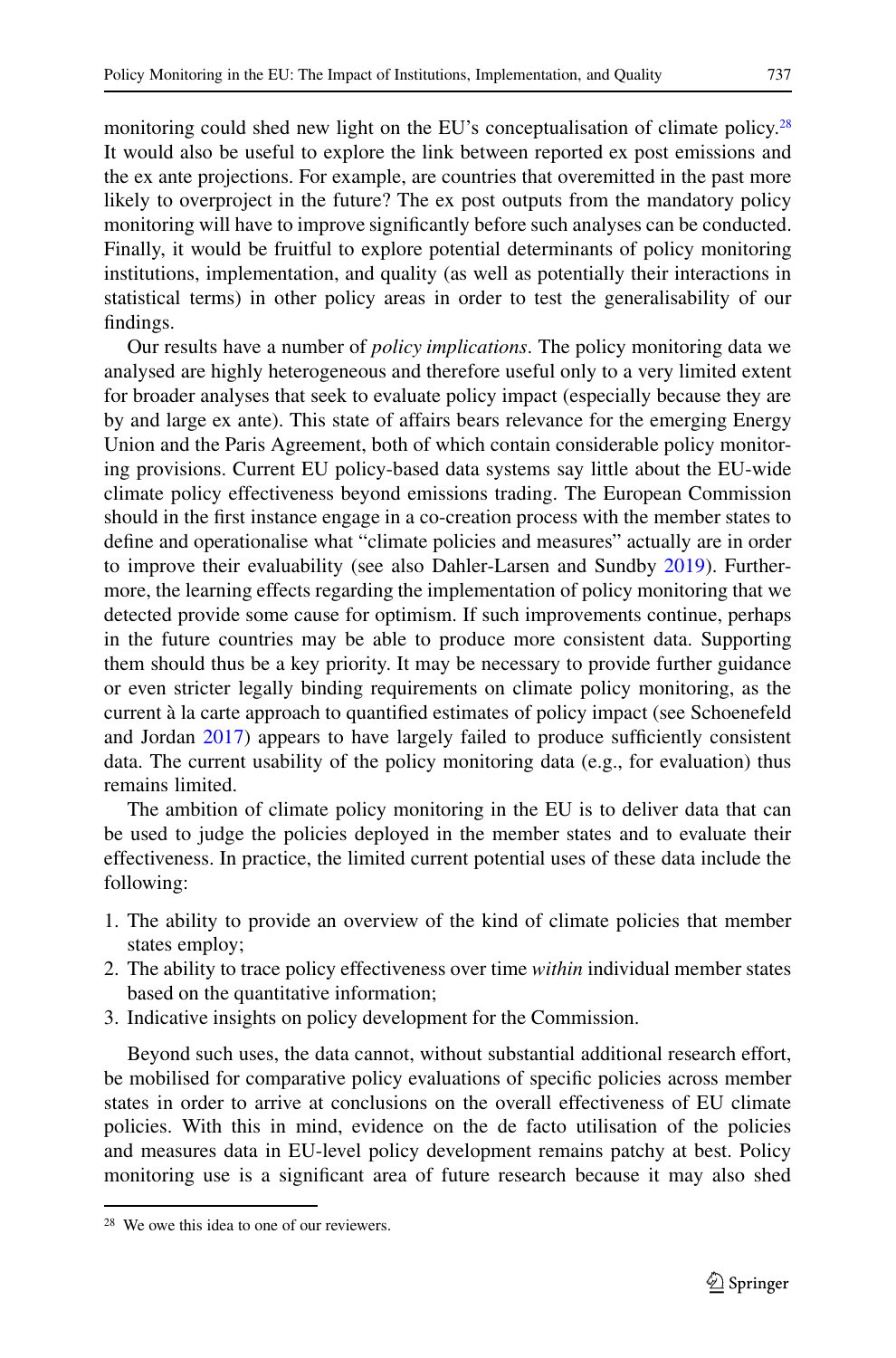further light on the interaction between policy monitoring and development at the member state and EU levels. In sum, the EU is still struggling to develop its own climate policy monitoring system and resolve associated political challenges. Other countries with less experience and lower capabilities may therefore face even greater challenges in the context of global climate governance.

Climate monitoring in the EU has so far mostly focused on the relatively stringent reporting of national greenhouse gas emissions according to IPCC guidelines (Eggleston et al. [2006\)](#page-20-7). By contrast, the climate policy monitoring approach at the centre of this analysis appears a second-order priority compared to assessing national-level greenhouse gas emissions (low priority has also been demonstrated in other areas of monitoring and evaluating environmental policies; see Potluka [2019\)](#page-21-21). One way to address this may be to strengthen the link between the national greenhouse gas inventories with the reporting on climate policies and measures. Doing so may also help address the glaring imbalance between ex ante and ex post reporting on policies (see Schoenefeld et al. [2018\)](#page-21-8). In this way, policy-based data may become a helpful ingredient in explanations of changes in national-level greenhouse gas emissions and thus contribute to growing efforts at decomposition analyses, which seek to explain patterns of national-level emissions (e.g., Kisielewicz et al. [2016\)](#page-21-22). Our results point to the fact that investing more resources into producing comparable results and incentivising learning among the member states is crucial for the future development of new policies in Europe and, ultimately, the mitigation of climate change.

After more than 25 years of development, climate policy monitoring in the EU remains a work in progress. Similar analyses of other policy areas (Radaelli [2003;](#page-21-23) Tholoniat [2010\)](#page-21-24) have stimulated demands for policy monitoring to be combined with sanctioning mechanisms, such as in the European Semester (Verdun and Zeitlin [2018\)](#page-21-10) and in the emerging Energy Union (Energy Systems of the Future [2019;](#page-20-18) [EU]2018/1999). There are, however, no guarantees that raising the political stakes on policy monitoring with sanctioning will quickly and easily address the fundamental institutional, implementation, and quality issues that we have identified. Doing so could even be counterproductive if it discourages candid reporting.

**Acknowledgements** We thank the special issue editors as well as the participants at the 2018 Evaluation workshop in Brussels for helpful feedback. The participants of the 2017 ECPR General Conference and the 2017 UACES Annual Conference made useful comments on an earlier version. J.J. Schoenefeld thanks the Technische Universität Darmstadt and the Tyndall Centre for Climate Change Research at the University of East Anglia for institutional support. K. Schulze acknowledges institutional support from the Technische Universität Darmstadt and the Institute for Housing and the Environment (IWU). We thank the EEA staff members for generously volunteering their time and Johannes Koch for his valuable research assistance. Two anonymous peer reviewers provided constructive comments, which strengthened the manuscript.

**Open Access** This article is distributed under the terms of the Creative Commons Attribution 4.0 International License [\(http://creativecommons.org/licenses/by/4.0/\)](http://creativecommons.org/licenses/by/4.0/), which permits unrestricted use, distribution, and reproduction in any medium, provided you give appropriate credit to the original author(s) and the source, provide a link to the Creative Commons license, and indicate if changes were made.

**Funding** The first ideas for this work emerged from debates in the context of COST Action INOGOV (IS1309), where J.J. Schoenefeld, M. Hildén and A.J. Jordan participated. J.J. Schoenefeld acknowledges the German Federal Ministry of Education and Research (Reference: 03SFK4P0, Consortium ENavi, Kopernikus). K. Schulze thanks the Institut Wohnen und Umwelt (IWU) for financial support. M. Hildén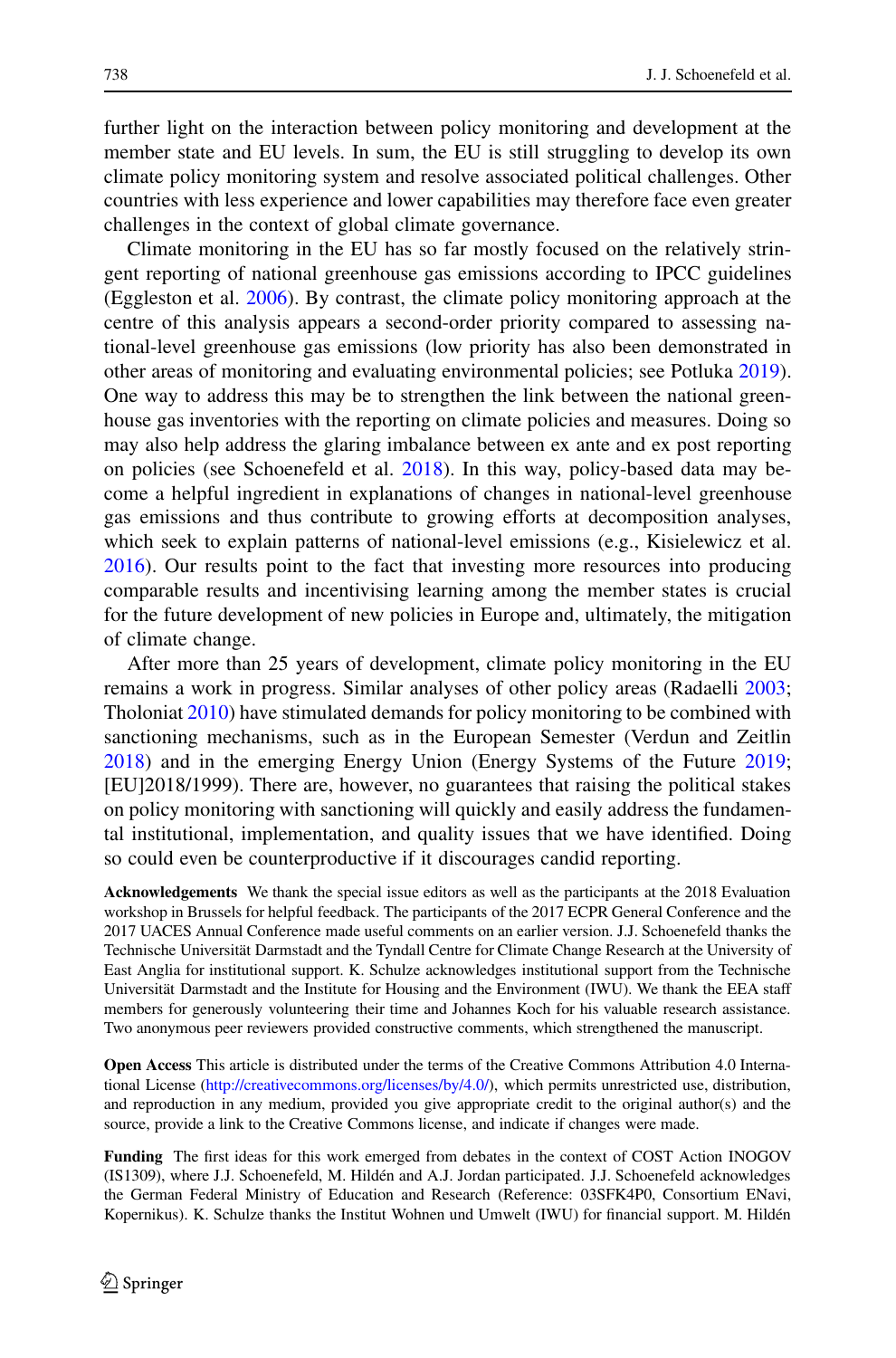acknowledges the support of the Strategic Research Council at the Academy of Finland (Grants 314325 and 314350). A.J. Jordan's contribution was also supported by the ESRC CAST—Centre for Climate Change and Social Transformations (ES/S012257/1).

#### **References**

- <span id="page-20-9"></span>AEA, ECOFYS, Fraunhofer, and ICCS. 2009. *Quantification of the effects on greenhouse gas emissions of policies and measures: Final Report*. No. ENV.C.1/SER/2007/0019. Brussels: European Commission.
- <span id="page-20-3"></span><span id="page-20-0"></span>Aldy, Joseph E. 2014. The crucial role of policy surveillance in international climate policy. *Climatic Change* 126(3–4):279–292.
- Aldy, Joseph E. 2018. Policy surveillance: Its role in monitoring, reporting, evaluating and learning. In *Governing climate change: polycentricity in action?*, ed. Andrew Jordan, Dave Huitema, Harro van Asselt, and Johanna Forster, 210–227. Cambridge: Cambridge University Press.
- <span id="page-20-16"></span><span id="page-20-4"></span>Armingeon, Klaus, Virginia Wenger, Fiona Wiedemeier, Christian Isler, Laura Knöpfel, David Weisstanner, and Sarah Engler. 2018. *Comparative political data set 1960–2016*. Berne: University of Berne.
- Bodansky, Daniel. 1993. United Nations framework convention on climate change: a commentary. *Yale Journal of International Law* 18(2):451–558.
- <span id="page-20-17"></span><span id="page-20-14"></span>Dahler-Larsen, Peter. 2019. *Quality: from plato to performance*. London: Palgrave McMillan.
- Dahler-Larsen, Peter, and Anna Sundby. 2019. 'If it ain't evaluated, don't fix it!' The politics of evaluability in occupational health and safety. *Politische Vierteljahresschrift*. [https://doi.org/10.1007/s11615-019-](https://doi.org/10.1007/s11615-019-00190-w) [00190-w.](https://doi.org/10.1007/s11615-019-00190-w)
- <span id="page-20-1"></span>Dunn, William N. 2018. Monitoring observed policy outcomes. In *Public policy analysis*, 6th edn., ed. William N. Dunn, 250–319. Oxon: Routledge.
- <span id="page-20-7"></span>Eggleston, Simon, Lenadro Buendia, Kyoko Miwa, Todd Ngara, and Kiyoto Tanabe (eds.). 2006. *2006 IPCC Guidelines for National Greenhouse Gas Inventories*. Hayama, Kanagawa: IPCC, National Greenhouse Gas Inventories Programme. [http://www.ipcc-nggip.iges.or.jp/public/2006gl/vol1.html.](http://www.ipcc-nggip.iges.or.jp/public/2006gl/vol1.html)
- <span id="page-20-18"></span>Energy Systems of the Future. 2019. *Governance for the European Energy Union: Options for coordinating EU climate and energy policy up to 2030*. München, Halle, Mainz: Deutsche Akademie der Technikwissenschaften e. V.; German National Academy of Sciences; Union of the German Academies of Sciences and Humanities e. V.
- <span id="page-20-10"></span>ETC, and ACC. 2012. *Assessment of the member states' policies and measures submitted under the EU Monitoring Mechanism in 2011. (No. ETC/ACM Technical Paper 2011/19)*. Bilthoven: European Topic Centre on Air Pollution and Climate Change Mitigation. [http://acm.eionet.europa.eu/reports/](http://acm.eionet.europa.eu/reports/docs/ETCACM_TP_2011_19_assessment_GHG_PAM.pdf) [docs/ETCACM\\_TP\\_2011\\_19\\_assessment\\_GHG\\_PAM.pdf.](http://acm.eionet.europa.eu/reports/docs/ETCACM_TP_2011_19_assessment_GHG_PAM.pdf)
- <span id="page-20-11"></span>European Environment Agency. 2016. *Environment and climate policy evaluation*. Copenhagen: European Environment Agency.
- <span id="page-20-12"></span>Farmer, A. M. 2012. Monitoring and limiting greenhouse gases. [https://ieep.eu/uploads/articles/attachments/](https://ieep.eu/uploads/articles/attachments/3c5e75f4-7292-42a7-b8f4-26473c5a9f3d/3.4_Monitoring_and_limiting_greenhouse_gases_-_final.pdf?v=63664509872) [3c5e75f4-7292-42a7-b8f4-26473c5a9f3d/3.4\\_Monitoring\\_and\\_limiting\\_greenhouse\\_gases\\_-\\_final.](https://ieep.eu/uploads/articles/attachments/3c5e75f4-7292-42a7-b8f4-26473c5a9f3d/3.4_Monitoring_and_limiting_greenhouse_gases_-_final.pdf?v=63664509872) [pdf?v=63664509872.](https://ieep.eu/uploads/articles/attachments/3c5e75f4-7292-42a7-b8f4-26473c5a9f3d/3.4_Monitoring_and_limiting_greenhouse_gases_-_final.pdf?v=63664509872)
- <span id="page-20-8"></span>Haigh, Nigel. 1996. Climate change policies and politics in the European Community. In *Politics of climate change: A European perspective*, ed. Timothy O'Riordan, Jill Jäger, 155–185. New York: Routledge.
- <span id="page-20-15"></span>Henisz, Witold J. 2000. The institutional environment for economic growth. *Economics & Politics* 12(1):1–31.
- <span id="page-20-5"></span>Hildén, Mikael, Andrew J. Jordan, and Tim Rayner. 2014. Climate policy innovation: developing an evaluation perspective. *Environmental Politics* 23(5):884–905.
- <span id="page-20-6"></span>Hyvarinen, Joy. 1999. The European Community's Monitoring Mechanism for CO2 and other greenhouse gases: the Kyoto Protocol and other recent developments. *Review of European Community & International Environmental Law* 8(2):191–197.
- Jahn, Detlef, Nils Düpont, Thomas Behm, Christoph Oberst, and Martin Rachuj. 2017. *PIP—parties, institutions & preferences: ASPM replication [Version 2017-02]*. Greifswald: University of Greifswald.
- <span id="page-20-2"></span>Jensen, Christian B. 2007. Implementing Europe: a question of oversight. *European Union Politics* 8(4):451–477.
- <span id="page-20-13"></span>Jordan, Andrew J., and Jale Tosun. 2013. Policy implementation. In *Environmental policy in the EU: Actors, institutions and processes*, 3rd edn., ed. Andrew J. Jordan, Camilla Adelle, 247–266. London & New York: Earthscan from Routledge.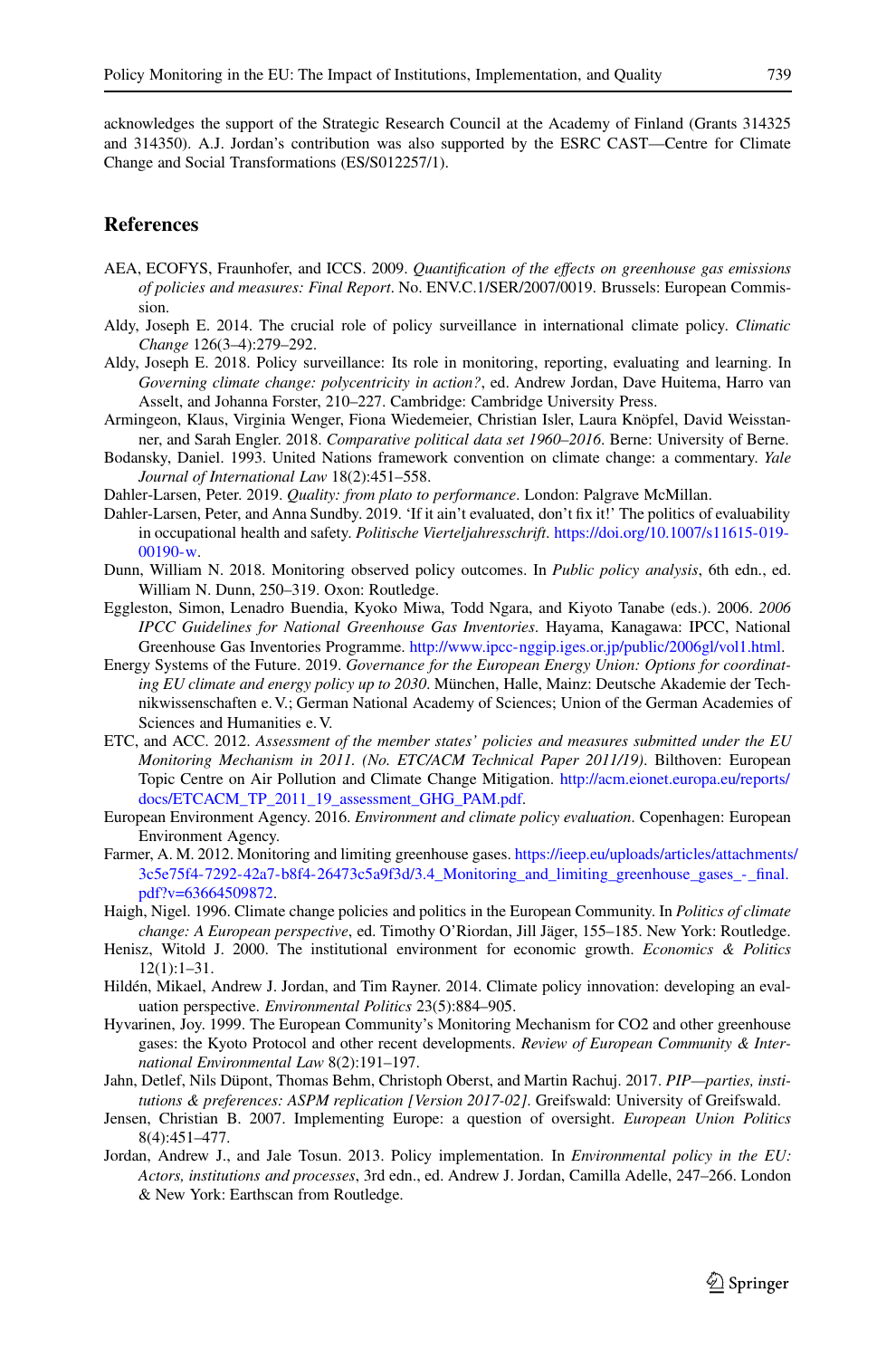- <span id="page-21-22"></span>Kisielewicz, Jerome, Martine Sobey, Yann Verstraeten, Angelica Marino, Lucia Lavric, Sebastian Voigt, and Jurga Tallat-Kelpsaite. 2016. Decomposition analysis of the changes in GHG emissions in the EU and Member States. [https://ec.europa.eu/clima/sites/clima/files/strategies/progress/docs/dca\\_report\\_](https://ec.europa.eu/clima/sites/clima/files/strategies/progress/docs/dca_report_en.pdf) [en.pdf.](https://ec.europa.eu/clima/sites/clima/files/strategies/progress/docs/dca_report_en.pdf) Last access: 18 November 2019.
- <span id="page-21-14"></span>Knill, Christoph, and Duncan Liefferink. 2007. Implementation effectiveness of EU environmental policy. In *Environmental politics in the European Union: policy-making, implementation and patterns of multi-level governance*, 145–161. Manchester: Manchester University Press.
- <span id="page-21-20"></span>Knodt, Michèle. 2019. Multilevel coordination in EU energy policy: a new type of "harder" soft governance? In *Configurations, dynamics and mechanisms of multilevel governance*, ed. Nathalie Behnke, Jörg Broschek, and Jared Sonnicksen, 173–191. Cham: Palgrave Macmillan/Springer Nature.
- <span id="page-21-13"></span><span id="page-21-12"></span>Lindner, Johannes. 2003. Institutional stability and change: two sides of the same coin. *Journal of European Public Policy* 10(6):912–935.
- March, James G., and Johan P. Olsen. 2009. Elaborating the "New Institutionalism". In *The Oxford handbook of political institutions*, ed. Sarah A. Binder, Roderick A. W. Rhodes, Bert A. Rockman, James G. March, and Johan P. Olsen, 3–20. Oxford: Oxford University Press. [https://doi.org/10.1093/](https://doi.org/10.1093/oxfordhb/9780199548460.001.0001/oxfordhb-9780199548460-e-1) [oxfordhb/9780199548460.001.0001/oxfordhb-9780199548460-e-1.](https://doi.org/10.1093/oxfordhb/9780199548460.001.0001/oxfordhb-9780199548460-e-1)
- <span id="page-21-6"></span><span id="page-21-3"></span>Niederberger, Anne Arquit, and Melinda Kimble. 2011. MRV under the UN climate regime: paper tiger or catalyst for continual improvement? *Greenhouse Gas Measurement and Management* 1(1):47–54.
- OECD-DAC. 2002. *Glossary of key terms in evaluation and results based management*. Paris: DAC Network on Development Evaluation, OECD.
- <span id="page-21-11"></span>Öko-Institut, Cambridge Economics, AMEC, Harmelink Consulting, and TNO. 2012. *Ex-post quantification of the effects and costs of policies and measures*. No. CLIMA.A.3/SER/2010/0005. Berlin: Öko-Institut.
- <span id="page-21-21"></span>Potluka, Oto. 2019. Overcoming resistance to evaluating the environmental impacts of EU cohesion policy. *Politische Vierteljahresschrift*. [https://doi.org/10.1007/s11615-019-00210-9.](https://doi.org/10.1007/s11615-019-00210-9)
- <span id="page-21-23"></span>Radaelli, Claudio M. 2003. *The Open Method of Coordination: a new governance architecture for the European Union?* Stockholm: Swedish Institute for European Policy Studies.
- <span id="page-21-4"></span>Rossi, Peter H., Mark W. Lipsey, and Gary T. Henry. 2018. *Evaluation: a systematic approach*, 8th edn., London: SAGE.
- <span id="page-21-19"></span><span id="page-21-7"></span>Schoenefeld, Jonas J., and Andrew J. Jordan. 2017. Governing policy evaluation? Towards a new typology. *Evaluation* 23(3):274–293.
- <span id="page-21-9"></span>Schoenefeld, Jonas J., and Andrew J. Jordan. 2019. Environmental policy evaluation in the EU: between learning, accountability, and political opportunities? *Environmental Politics* 28(2):365–384.
- Schoenefeld, Jonas J., and Timothy Rayner. 2019. Monitoring energy policy. In *Handbook of energy governance in Europe*, ed. Michèle Knodt, Jörg Kemmerzell. Cham, Switzerland: Springer. [https://doi.](https://doi.org/10.1007/978-3-319-73526-9_43-1) [org/10.1007/978-3-319-73526-9\\_43-1.](https://doi.org/10.1007/978-3-319-73526-9_43-1)
- <span id="page-21-8"></span>Schoenefeld, Jonas J., Mikael Hildén, and Andrew J. Jordan. 2018. The challenges of monitoring national climate policy: Learning lessons from the EU. *Climate Policy* 18(1):118–128.
- <span id="page-21-17"></span>Schwartz, Robert, and John Mayne. 2005. Assuring the quality of evaluative information: theory and practice. *Evaluation and Program Planning* 28(1):1–14.
- <span id="page-21-18"></span><span id="page-21-2"></span>Scriven, Michael. 1981. *Evaluation thesaurus*. Newbury Park: SAGE.
- Stake, Robert E., and Thomas A. Schwandt. 2006. On discerning quality in evaluation. In *The SAGE handbook of evaluation*, ed. Ian Shaw, Jennifer C. Greene, and Melvin M. Mark, 404–418. Thousand Oaks: SAGE.
- <span id="page-21-5"></span>Stephenson, Paul, Jonas J. Schoenefeld, and Frans Leeuw. 2019. The politicization of evaluation: constructing and contesting EU policy performance. *Politische Vierteljahresschrift*. [https://doi.org/10.](https://doi.org/10.1007/s11615-019-00212-7) [1007/s11615-019-00212-7.](https://doi.org/10.1007/s11615-019-00212-7)
- <span id="page-21-24"></span>Tholoniat, Luc. 2010. The career of the Open Method of Coordination: lessons from a 'soft' EU instrument. *West European Politics* 33(1):93–117.
- <span id="page-21-16"></span>Thomann, Eva, and Fritz Sager. 2017. Moving beyond legal compliance: innovative approaches to EU multilevel implementation. *Journal of European Public Policy* 24(9):1253–1268.
- <span id="page-21-1"></span>Tosun, Jale. 2012. Environmental monitoring and enforcement in Europe: a review of empirical research. *Environmental Policy and Governance* 22(6):437–448.
- <span id="page-21-15"></span>Treib, Oliver. 2014. Implementing and complying with EU governance outputs. *Living Reviews in European Governance* 9(1). [https://doi.org/10.12942/lreg-2014-1.](https://doi.org/10.12942/lreg-2014-1)
- <span id="page-21-10"></span><span id="page-21-0"></span>Vedung, Evert. 1997. *Public policy and program evaluation*. New Brunswick: Transaction Publishers.
- Verdun, Amy, and Jonathan Zeitlin. 2018. Introduction: The European Semester as a new architecture of EU socioeconomic governance in theory and practice. *Journal of European Public Policy* 25(2):137–148.